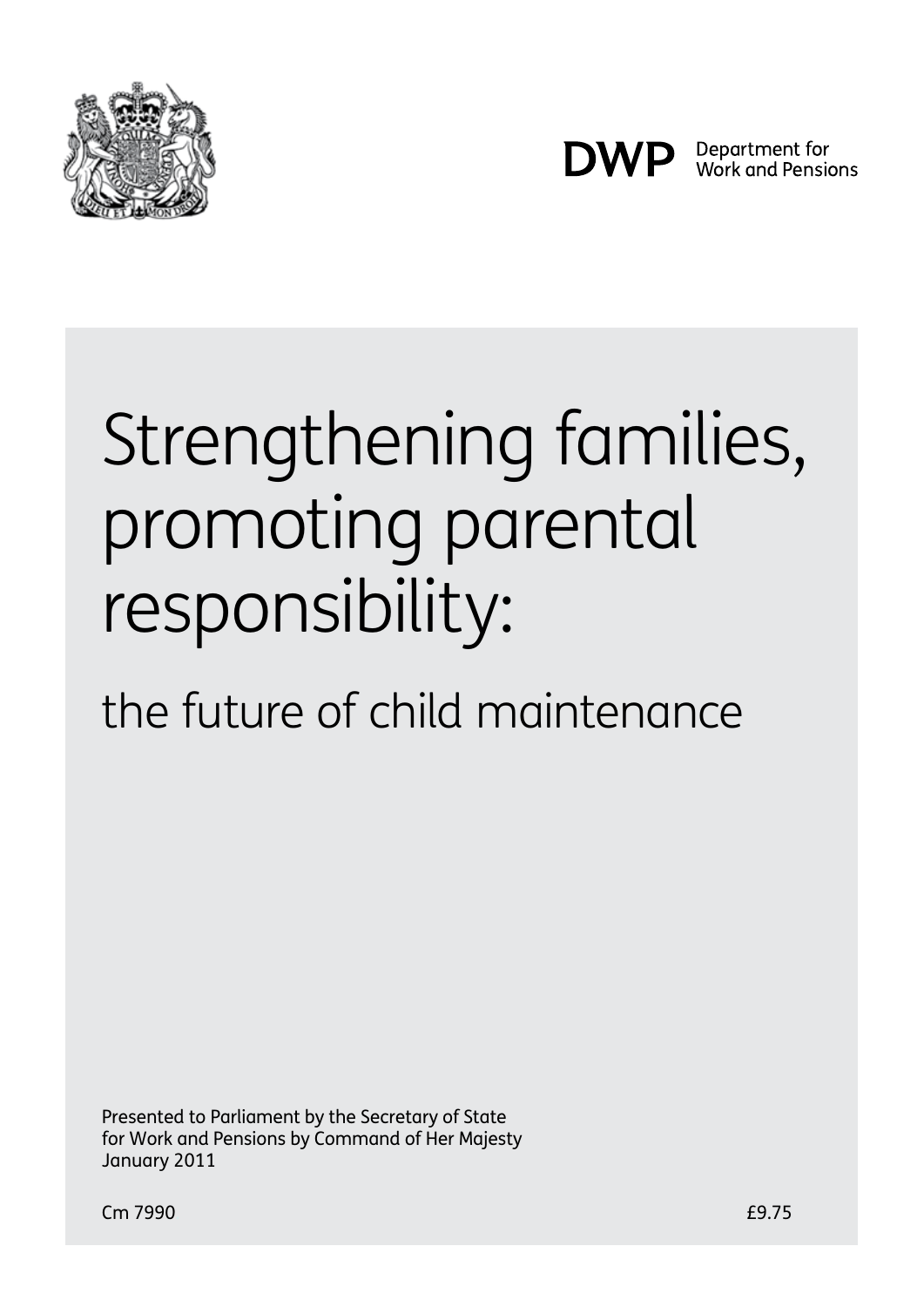

# Strengthening families, promoting parental responsibility:

# the future of child maintenance

Presented to Parliament by the Secretary of State for Work and Pensions by Command of Her Majesty January 2011.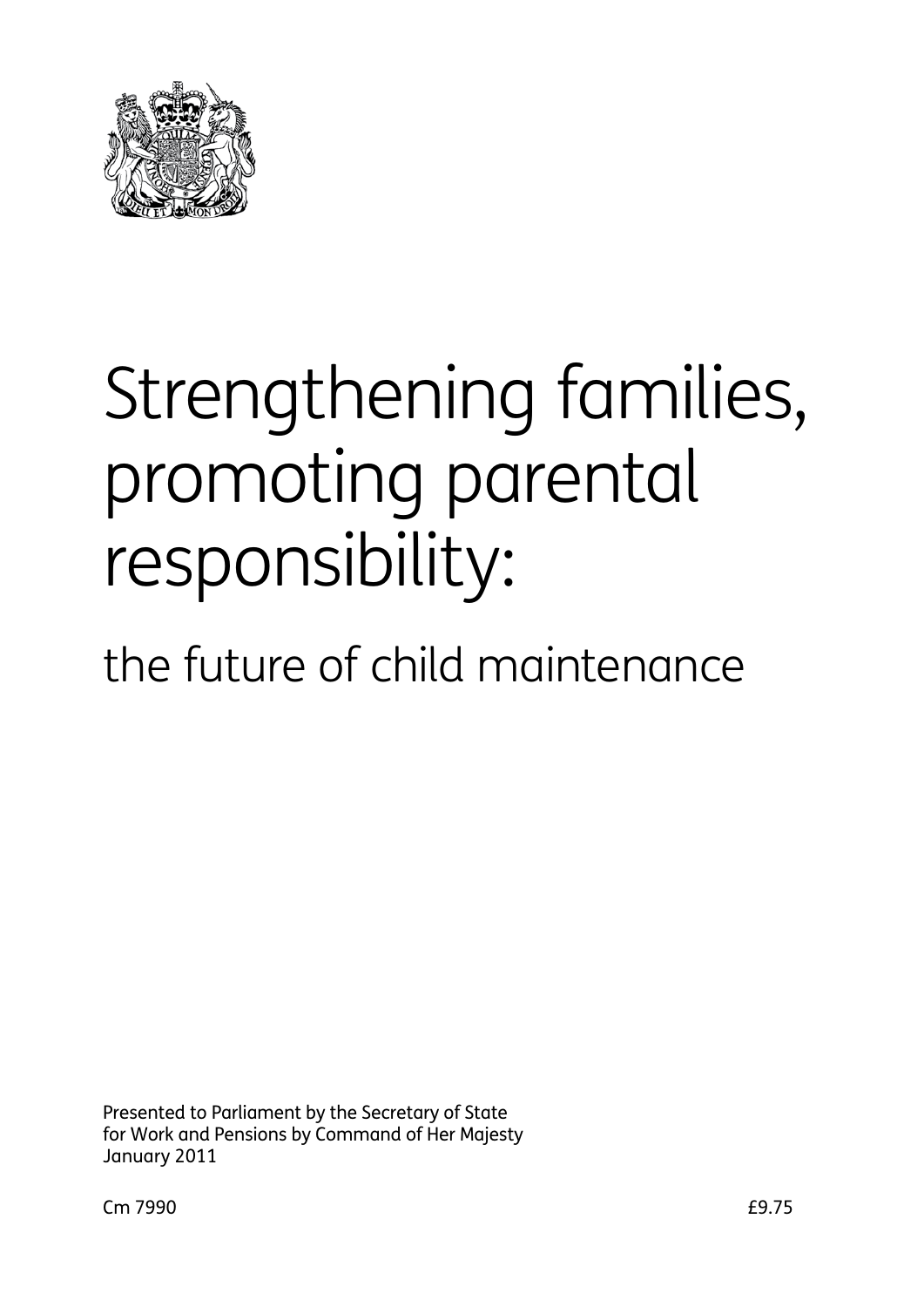#### **© Crown Copyright 2011**

You may re-use this information (not including logos) free of charge in any format or medium, under the terms of the Open Government Licence. To view this licence, visit http://www.nationalarchives.gov.uk/doc/open-government-licence/ or write to the Information Policy Team, The National Archives, Kew, London TW9 4DU, or e-mail: psi@nationalarchives.gsi.gov.uk

Any enquiries regarding this publication should be sent to us at:

Child Maintenance Sponsorship and Strategic Policy Division Department for Work and Pensions 1st Floor Caxton House Tothill Street London SW1H 9NA

Tel: 020 7449 5723 Email: strengtheningfamilies.consultation@dwp.gsi.gov.uk

This publication is also available on www.dwp.gov.uk/policy/child-maintenance/

ISBN: 9780101799027

Printed in the UK by The Stationery Office Limited on behalf of the Controller of Her Majesty's Stationery Office

ID: 2403438 01/11

Printed on paper containing 75% recycled fibre content minimum.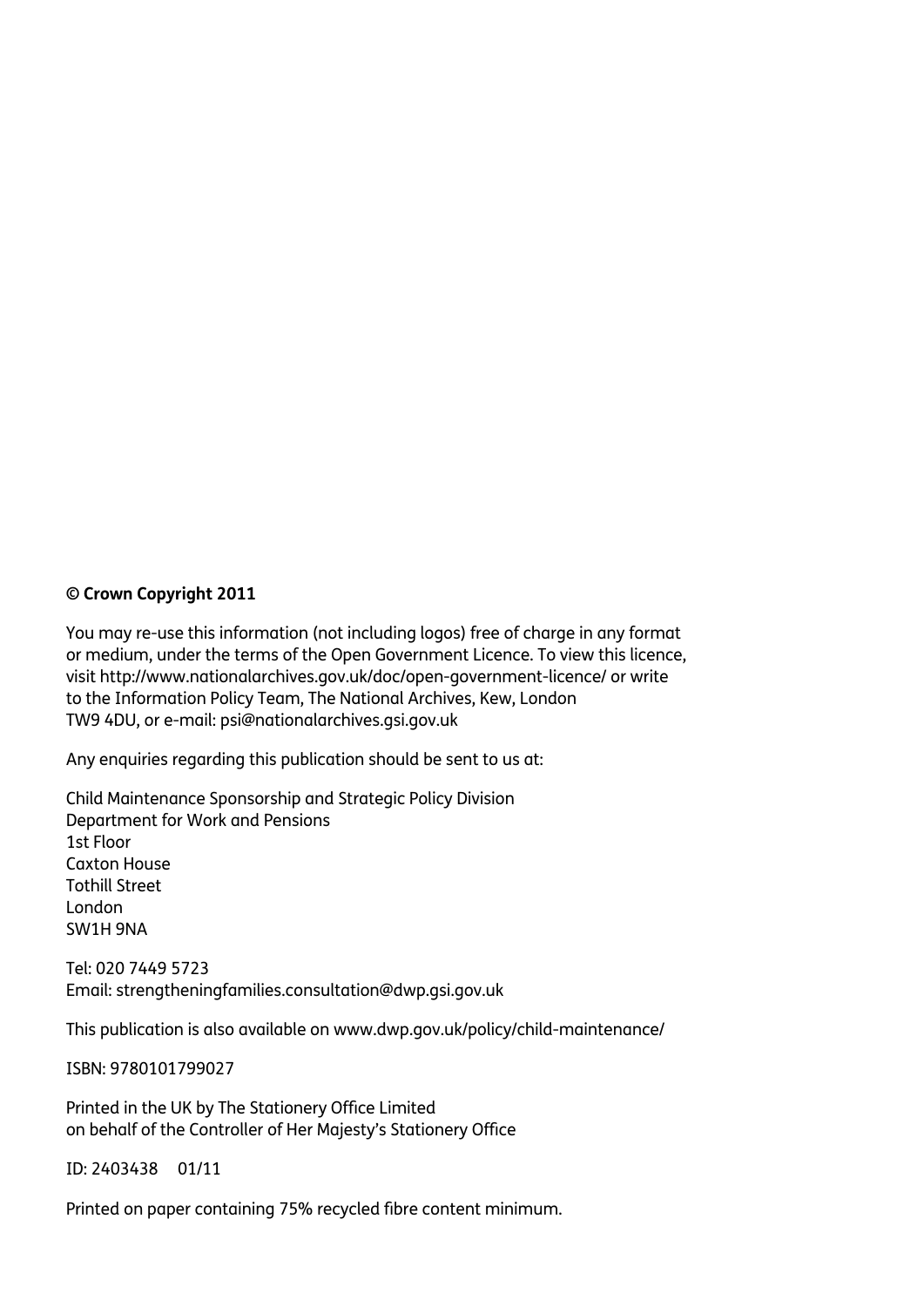# **Contents**

| <b>Ministerial foreword</b> |                                                                                  | 4               |
|-----------------------------|----------------------------------------------------------------------------------|-----------------|
| <b>Executive summary</b>    |                                                                                  | 6               |
| <b>Chapter 1</b>            | Changing landscape – supporting separating parents                               | 10 <sup>°</sup> |
| <b>Chapter 2</b>            | Reform of child maintenance – the Government's offer to<br>parents and taxpayers | 17              |
| <b>Chapter 3</b>            | Moving to the new child maintenance system                                       | 25              |
| <b>Chapter 4</b>            | Questions                                                                        | 28              |
| <b>Annex</b>                | Seeking views                                                                    | 29              |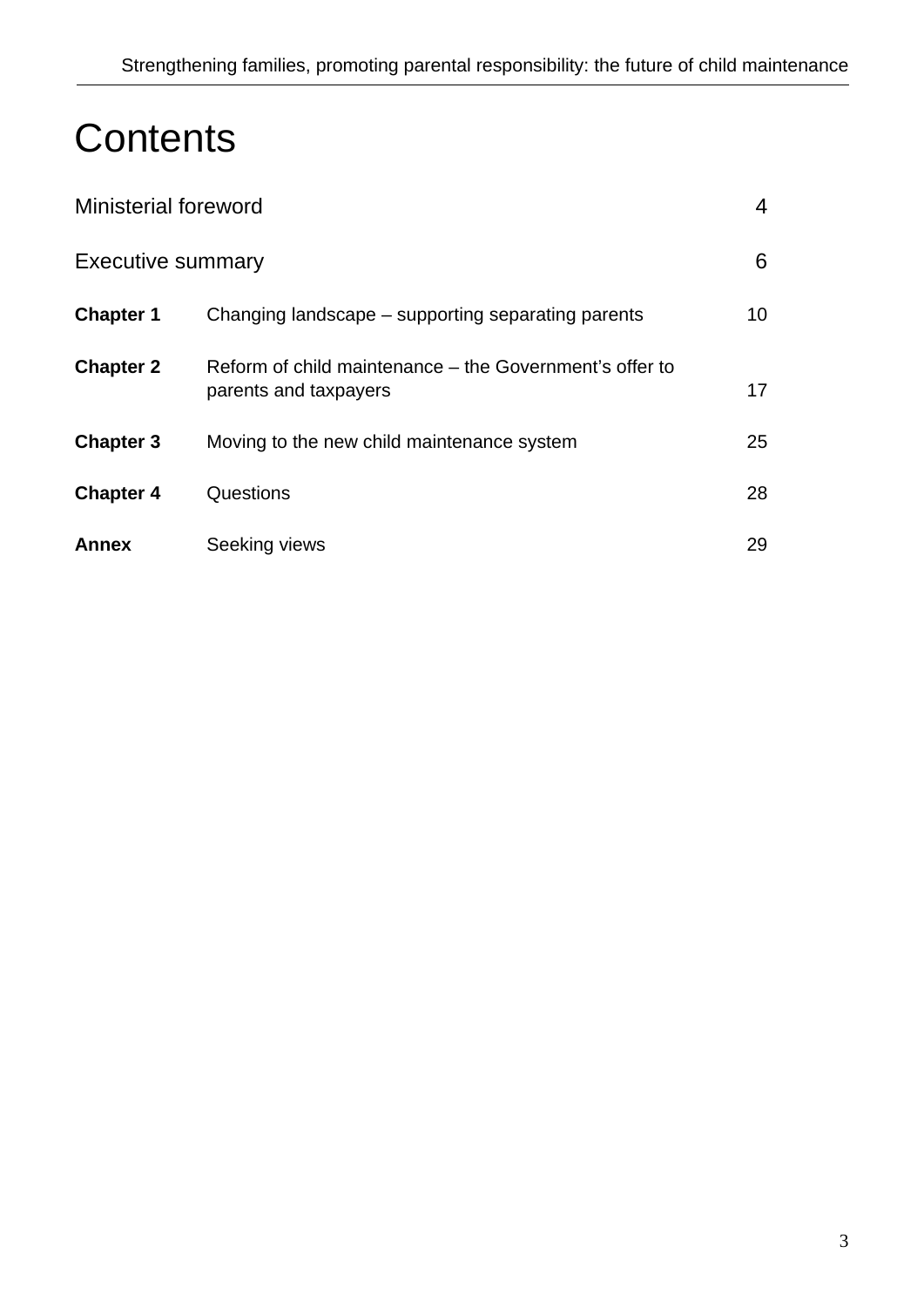# **Strengthening families, promoting parental responsibility: the future of child maintenance**

# **Ministerial foreword**

- 1. It is right that families are empowered to take responsibility for the welfare of their children. This responsibility is multi-faceted – emotional, physical and financial. Our role as government is to assist families so they can take responsibility and ensure the welfare of their children. This responsibility continues when parents' relationships break down or when they live apart. But separation is a time when families are more likely to need support and we want to ensure that families receive the support they need through this difficult period.
- 2. The Coalition Government believes that the strategic vision for the child maintenance system should be one that places positive outcomes for families and children at its heart. We want it to promote outcomes that are best for families and children, to deliver a more efficient administrative maintenance service for those who need it, and provide value for money for the taxpayer.
- 3. Our Programme for Government made clear our commitment to supporting and strengthening families. It is within the family that children develop – psychologically, physically, emotionally and socially – and this is the foundation for children reaching their potential. Children who grow up in stable families have a better start in life – from educational attainment to mental health to future employment prospects – than their peers who experience fractured, chaotic, or dysfunctional home environments. And it is not only individuals who benefit; there are economic and societal benefits when a supportive family environment in childhood is reflected in adulthood.
- 4. Supporting families to prevent relationship breakdown is central to our vision for strong families. Where preventing family breakdown is possible, we must intervene early to help parents overcome problems they may face in their relationships and avoid more intractable problems developing. The same principles of early intervention and effective support apply to families who are separating or at risk of separation: family breakdown impacts can be long-lasting, for parents and children alike.
- 5. For families, dealing with separation typically involves not just the practical issues of arranging assets, but the emotional and related issues that arise from dealing with such a significant life event. As such, families need support that meets their individual needs around separation, to enable them to adjust to new circumstances.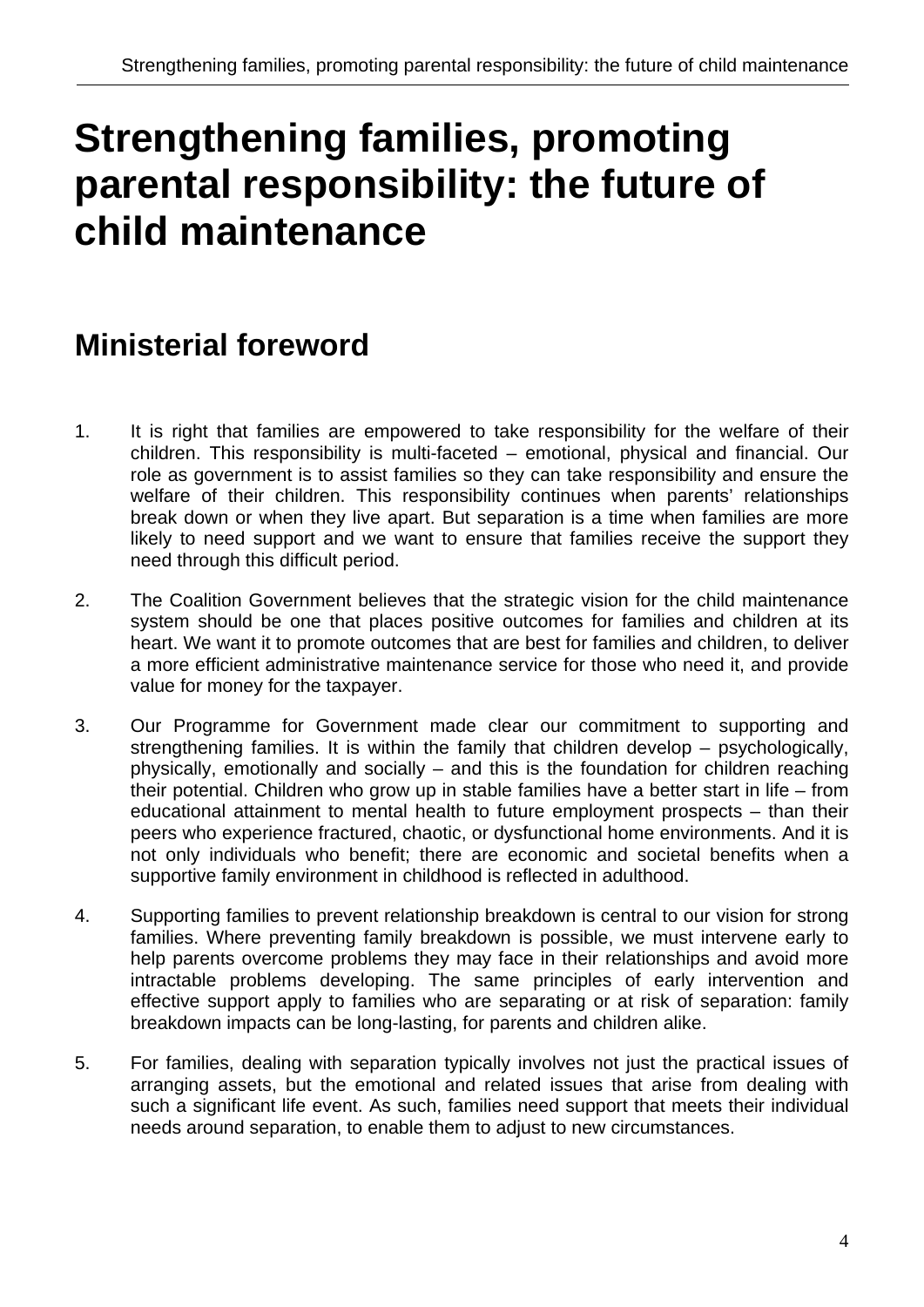- 6. Too often, parents do not know where to turn for help to deal with separation and resolve what can seem like intractable issues, such as reaching arrangements for financial support through child maintenance payments. They may feel ill-equipped to negotiate arrangements that are best for children in the long term: those that promote ongoing contact and the involvement of both parents in their children's lives, with both parents taking ongoing responsibility for their children through co-operative parenting.
- 7. This Green Paper outlines a radical re-shaping of the statutory child maintenance system to better support families going through separation, recognising the range and complexity of the issues that parents face during this difficult time. Central to our approach to reform is an integrated model of relationship and family support services, which helps parents make their own, lasting arrangements, because collaborative agreements, where this is possible, are better for everyone involved.
- 8. We want to enable and empower parents to have more responsibility in making their own informed choices to establish enduring post-separation arrangements. The State's involvement through the statutory child maintenance system should be focused on those parents who are not able to come to their own arrangement. And for those families that need the statutory system we are proposing a new model for child maintenance to deliver high quality services that provide value for money for the taxpayer and do so in a way that fulfils their fundamental purpose: to play a strategic role in ensuring that both parents are able to take responsibility for supporting their children following separation.
- 9. Helping parents to make arrangements for financial support following separation is just one part of the picture. It is precisely because family breakdown creates a range of issues which parents need help to overcome that this Green Paper reflects a crossgovernment approach to reform. We have developed our proposals jointly with Ministerial colleagues at the Department for Education and the Ministry of Justice. We have also aimed to reflect the general direction of the ongoing Family Justice Review chaired by David Norgrove.
- 10. In these challenging times, we need to ensure we are investing stretched resources into support that we know will work. As such, through this Green Paper I seek your views and contributions to help design and deliver the support families need to cope with relationship breakdown and the effects of separation.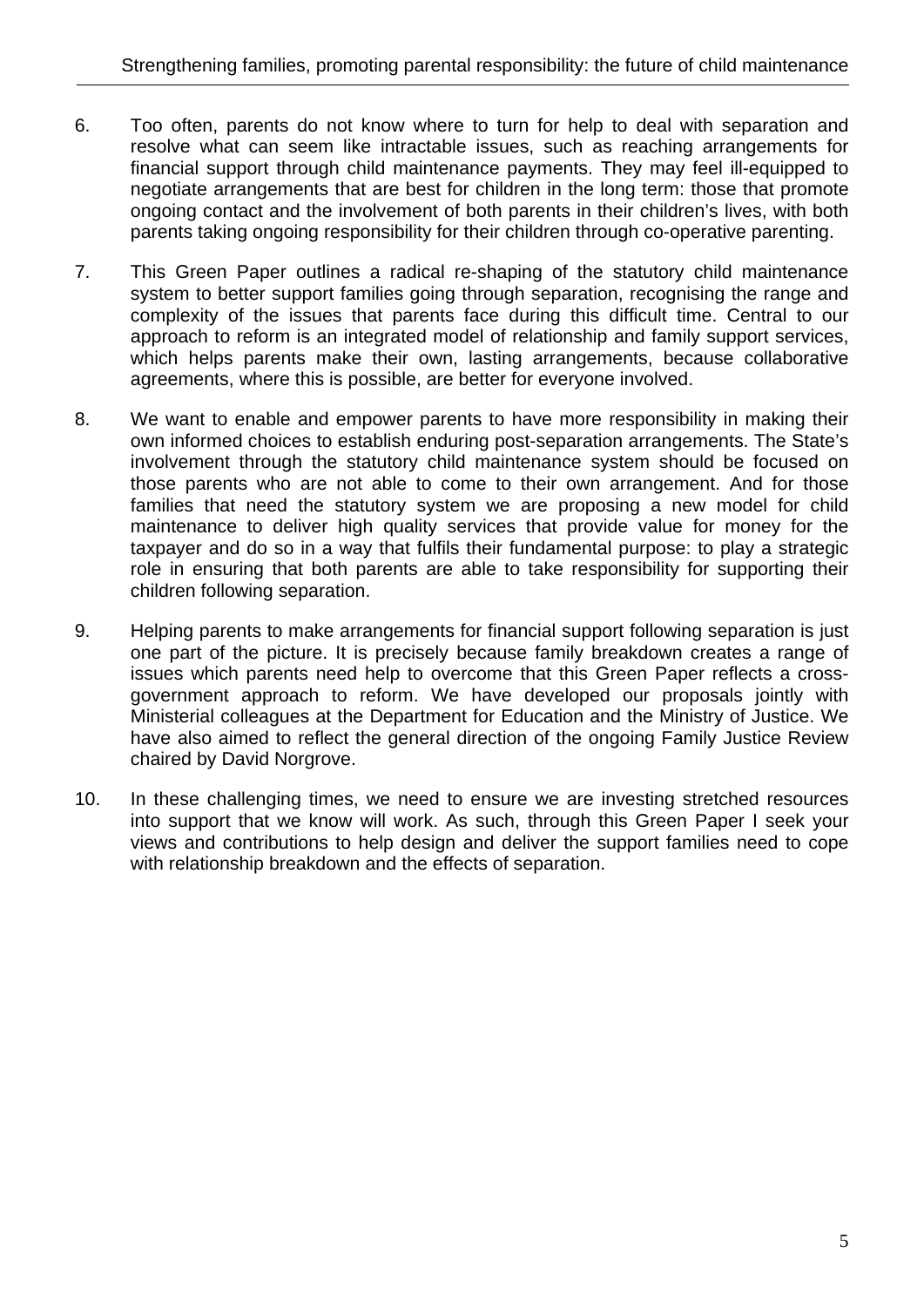# **Executive summary**

#### **Supporting families and relationships, and supporting children's development**

- 1. Growing up in a nurturing and stimulating environment helps children develop into healthy, happy and successful adults. Evidence shows that the involvement of both parents in children's lives is better for children on a range of outcomes. We therefore want to encourage this where it is possible. Part of this is supporting families through the process of separation – enabling them to cope with challenges that arise so they can continue to provide the best environment they can for their children.
- 2. However, we recognise that family life can be challenging. Everyday stresses, as well as more serious difficulties, can put pressure on family relationships. But families are incredibly resilient and can deal with the ups and downs of life, especially if they have people and support they can rely on. Where relationship breakdown is unavoidable, our approach to families is the same – we want to support strong families to work together to reach agreements that are in the best interests of their children.
- 3. In this Green Paper, we set out our proposals for reforming and repositioning the services provided by the child maintenance system to align them with the Coalition Government's goals for supporting and strengthening families. But child maintenance is only one part of the picture. We need to consider the full range of support to parents around separation to help them take the decisions that are in the best interests of both parents and children.

#### **Our guiding principles for reform**

- 4. We believe that families themselves are best placed to determine what arrangements will work best for them. Underlying our approach is the assumption that government should use mechanisms to encourage and support parents to:
	- fulfil their **responsibilities as parents** in terms of continuing involvement in their children's lives and through the payment of child maintenance; and
	- make **family-based arrangements** concerning these issues wherever possible, which is better for children, rather than relying on government services to step in and administer these arrangements on parents' behalf.
- 5. We want to encourage parents to draw on a range of support to help them reach family-based arrangements for child maintenance which will facilitate co-parenting and the ongoing involvement of both parents in children's lives. Our proposed approach to child maintenance reform is therefore underpinned by the following principles:
	- **A family-centred approach**: We will support separating families to take a collaborative approach in dealing with the range of issues – supporting ongoing family relationships and avoiding problems becoming intractable, especially around issues of finance.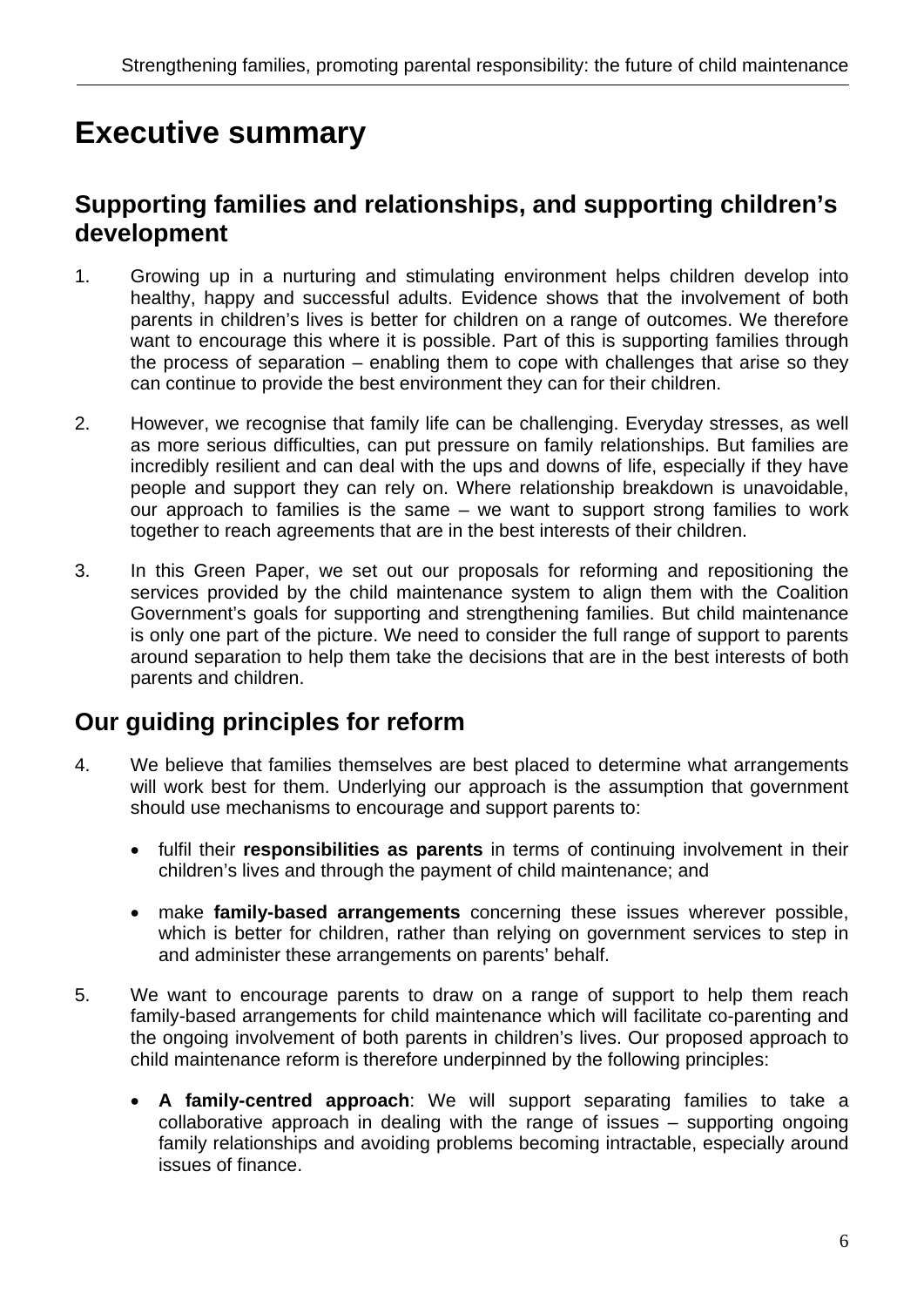- **We will support families to take responsibility**: We will provide services that encourage and enable parents to take considered decisions about the maintenance arrangements that are in the best interests of their children. This includes implementation of a gateway and charge for use of the statutory services.
- **A reformed statutory system**: The Child Support Agency (CSA) schemes will be replaced with a new, efficient statutory child maintenance scheme that will be introduced in phases to avoid the errors of past reforms and supported by a new computer system. As many savings as possible will be driven out during the changes, so that the system is as efficient as it can be.
- **Protecting the most vulnerable**: Families can be very vulnerable pre- and postseparation, and for this reason it is important that support is available that meets their needs in dealing with issues. We will provide particular support for victims of domestic violence.

#### **Proposed vision for supporting separating parents**

6. These principles translate to a vision for services which provide the support parents need to deal with the effects of relationship breakdown and take responsibility for making family-based agreements wherever possible. Through a family-centred approach to joining up services, we want to offer a simpler journey for families to access and use the support they need at a distressing time, with the aim of reaching agreements that are best for their children in the long term.

#### **Figure A: Choices: family responsibility and the reform of the child maintenance system**

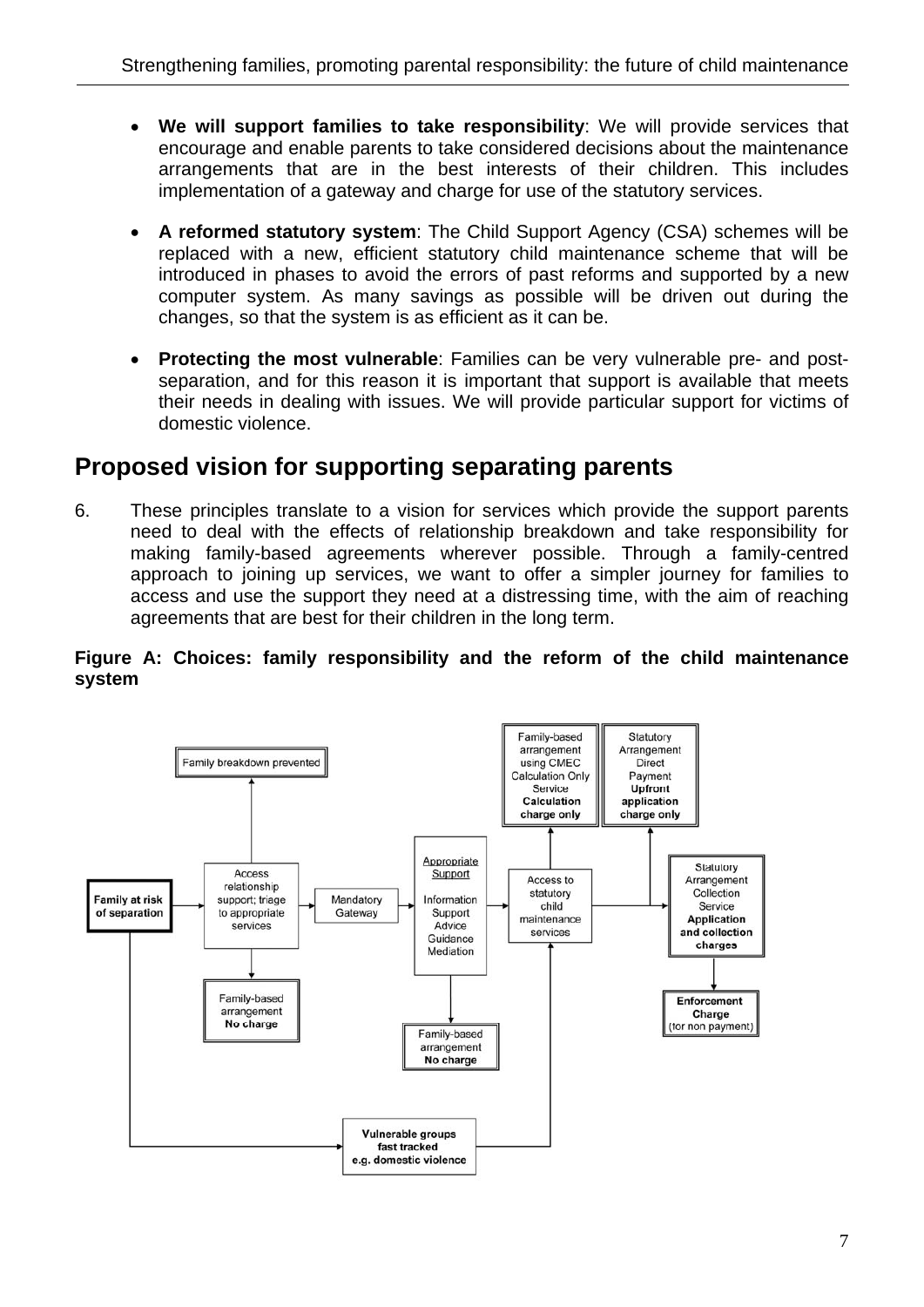#### *Chapter One: Changing landscape – supporting separating parents*

- 7. There are many examples of professionals and organisations already offering the support parents need when separating. Voluntary and community sector organisations have years of expertise in providing the support and advice separating families need. Many rightly focus on specific issues, such as financial support, mediation, relationship counselling and parenting skills. However, it can be difficult for families to navigate this complicated system of support and identify the support they need, including whether a family-based arrangement might be appropriate.
- 8. We want to integrate the support currently provided to empower families to come together and resolve their issues in a collaborative fashion whenever possible. It also means that those who provide support have a greater awareness of the range of support separating families may need. This also applies to support services that will be aware of parents going through the separation, who will then be better able to signpost families into support.
- 9. There are existing models at the local level and overseas of how this can be provided. It could involve co-locating support services under one roof to allow families to easily access the full range of support they may need. It could also involve training more professionals to recognise what support family members need and refer them to it. It is up to those with expertise to decide what would work best in their locality. This will allow more families to be able to access and utilise the information and support they need to come to a family-based arrangement that suits them and their individual circumstances.

#### *Chapter Two: Reform of child maintenance – the Government's offer to parents and taxpayers*

- 10. Our vision for supporting and empowering parents to reach family-based arrangements for child maintenance necessitates a fundamental re-shaping of the role of statutory child maintenance services within the system of support provided to families around the point of separation.
- 11. Until now, the CSA may have been viewed as the default option for parents seeking support to make child maintenance arrangements following separation. We want to change this culture so that parents are supported to reach arrangements between themselves before conflict and disharmony have set in. This would enable the statutory maintenance system to focus on arrangements for maintenance when collaboration between parents is not possible (for example where a parent refuses to take responsibility or where issues, such as the risk of domestic violence, mean parents may not always be able to effectively resolve matters between themselves). To achieve this we will:
	- a. Introduce a **gateway** to the statutory maintenance scheme to ensure parents are first supported to take responsibility and make family-based arrangements before resorting to the statutory maintenance system. We will require all applicants to go through this process before accessing the statutory system. Where appropriate, referrals will be made to wider family support services to enable families to find resolution across a range of issues. There would also be a fast-track for the most vulnerable, namely victims of domestic violence.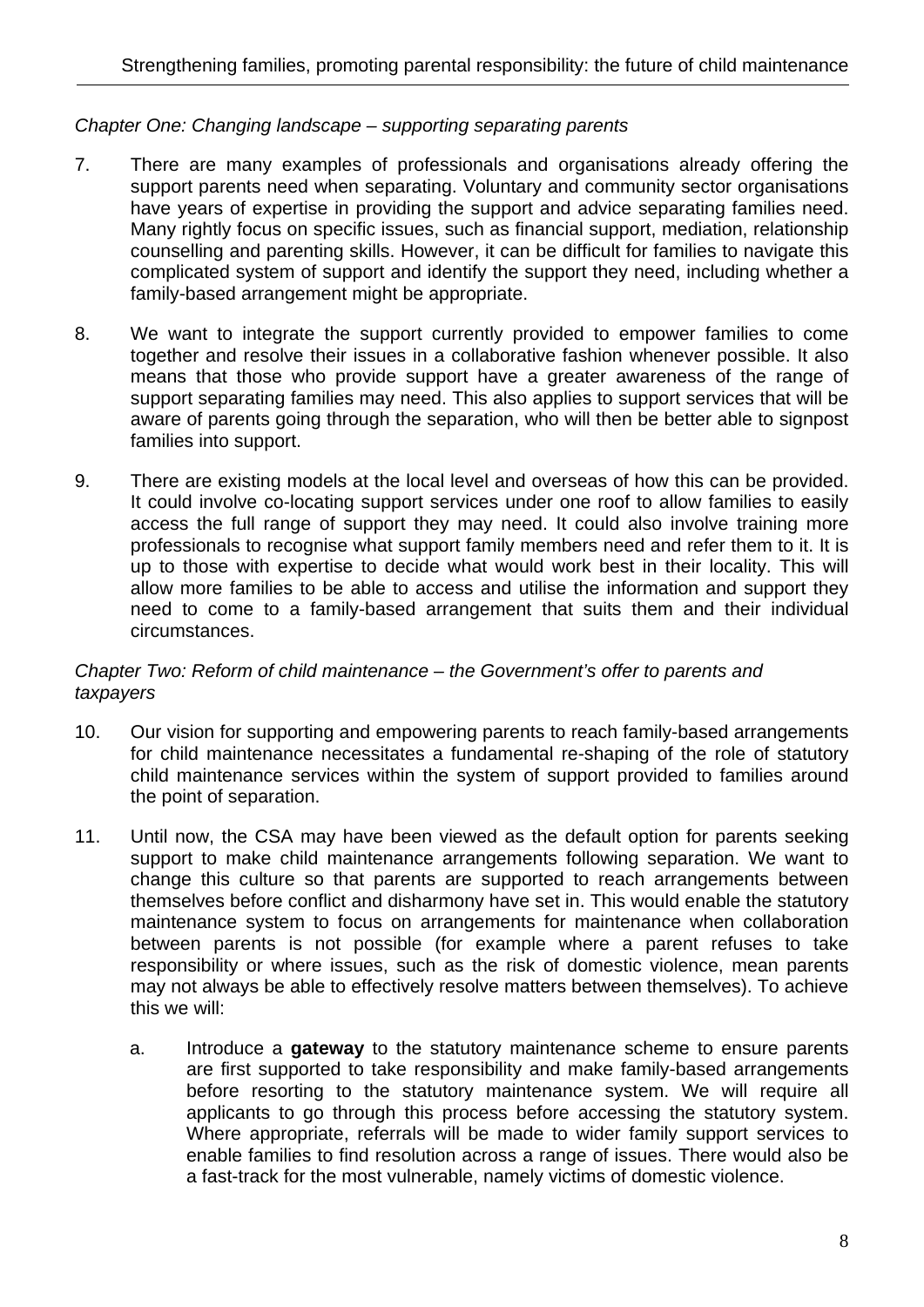- b. Offer a **package of support** to enable parents to put in place their own financial arrangements. This would include a calculation, based on information from HM Revenue and Customs, on the amount of maintenance to be provided. This service will not operate in isolation  $-$  it is intended to complement the gateway and wider family support.
- *c.* Implement **charges for statutory child maintenance** services under the new child maintenance scheme. This proposal builds on the findings of Sir David Henshaw's report for the previous government.<sup>1</sup> The charges proposed are intended to encourage families to make choices in the best interests of their children and the choices can be made at various points which will avoid the application of fees. They will be based on principles of fairness – with a reduced charge for people on benefits. We are also looking at the balance of charges between the parent with care and the non-resident parent, as well as the need to protect particularly vulnerable groups – victims of domestic violence will be exempt from the application charge. This measure along with increased efficiencies will reduce the financial burden on the taxpayer, who currently pays the full cost in transferring maintenance payments, while preserving a statutory scheme for those who need it.

#### *Chapter Three: Moving to the new child maintenance system*

- 12. Providing an efficient and effective statutory child maintenance IT system is vital, so that parents who cannot make arrangements collaboratively are able to access the ongoing financial support they are entitled to, so they can support their children.
- 13. To that end, we will continue to invest in a new streamlined child maintenance scheme to replace the existing CSA schemes. The new system will first be available to new clients and then, over time, CSA cases will be closed and parents will be able to apply through the new system. The new system is being designed to deliver meaningful and obvious improvements for clients. It will have a new computer system to enable an annual review of cases through links with HM Revenue and Customs' tax systems that will provide information on income on which we can calculate child maintenance. These changes will enable us to update cases yearly for the first time and will deliver a significantly improved service for parents.
- 14. The new system will also offer value for money for the taxpayer. Lessons have been learnt from the problems of the current CSA computer systems and, in developing the new child maintenance system, we are adopting a lower risk approach to systems design alongside a suitable testing window before the scheme will be launched.

#### **Purpose of this Green Paper**

 $\overline{a}$ 

15. This Green Paper describes our proposals for the re-shaping of services that we believe is necessary to deliver better outcomes for families. We have an opportunity to join up existing services and provide genuinely holistic support for families, and to reposition the role of the child maintenance system in delivering the best for children.

<sup>1</sup> Sir David Henshaw's report to the Secretary of State for Work and Pensions; *Recovering child support: routes to responsibility* (July 2006).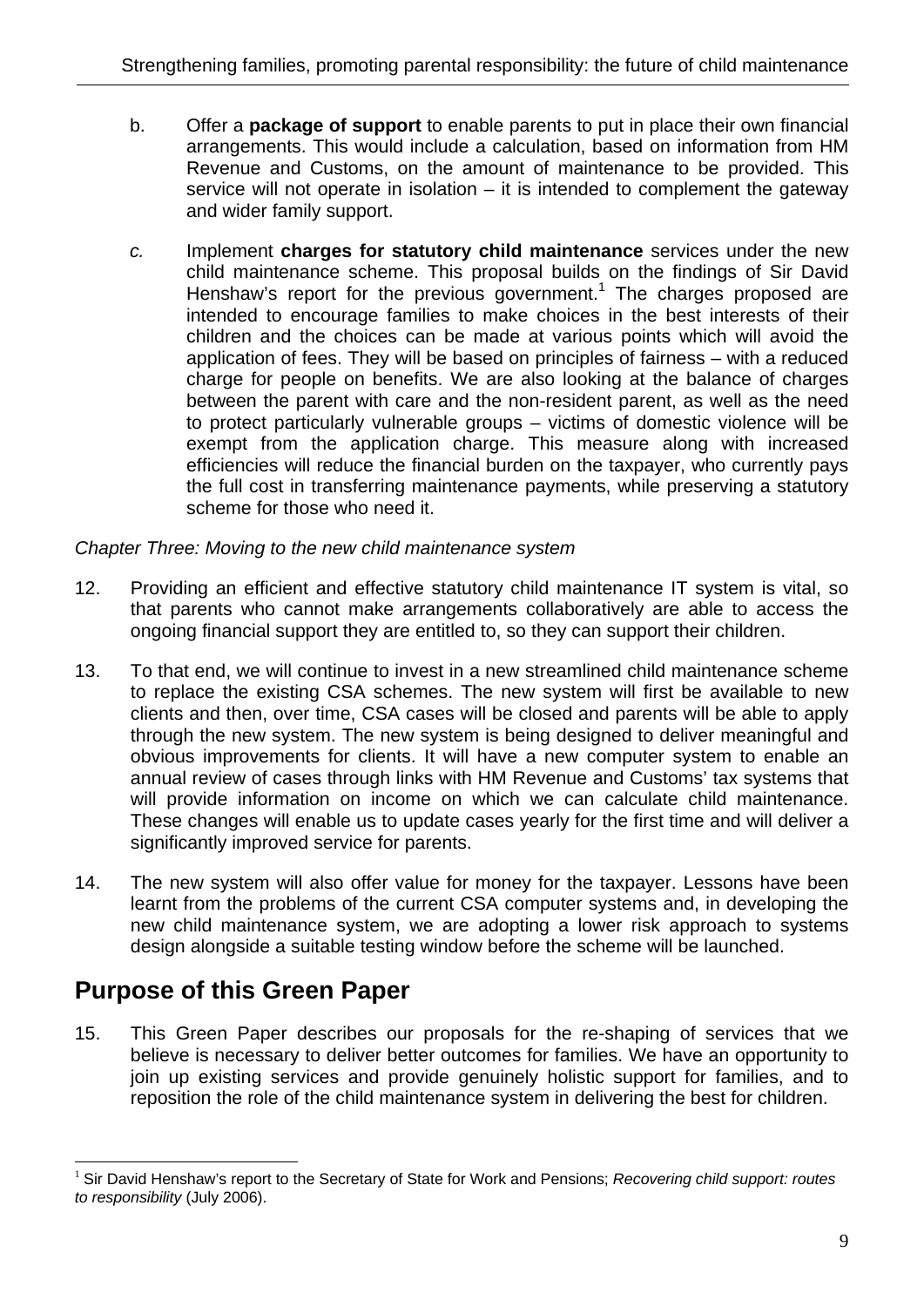# **Chapter One: Changing landscape – supporting separating parents**

#### **Our aim for rebalancing the child maintenance system**

- 1. The Government is committed to supporting families and relationships encouraging collaborative parenting and an ethos of parental responsibility – placing the welfare of children at the centre of our thinking. We recognise, however, that relationships do breakdown and that the process of separation is a distressing time for the whole family.
- 2. It is important that families are supported throughout this period to enable them to resolve issues and reach workable solutions, so both parents continue to take responsibility for their families. To achieve this we need to rebalance the system from one that can exacerbate the differences between parents, drawing them down an adversarial route, to one where more families are encouraged and empowered to come together to understand and resolve their issues.
- 3. The child maintenance system is central to this. In the past, efforts by the State have had the effect of taking responsibility away from parents, instead encouraging them to use a system in which conflict is inherent. In the past parents in receipt of benefits who separated were forced to use the CSA to recoup child maintenance and offset their benefits. We need to go further in rebalancing this system – to embed support for families to make their own, family-based arrangements, at the earliest possible stage so they are able to address issues of finance as they address other issues around shared parenting.
- 4. We acknowledge that we cannot look at the issue of maintenance in isolation while this consultation focuses on proposals for the reform of maintenance provision and the statutory system, we must also consider the wider problems faced by families at the time of relationship breakdown. Families need a range of support around the point of separation to enable them to be in a position to reach family-based arrangements. This is often a very difficult and emotional time for families, and we are committed to supporting them through this.

A **family-based arrangement** is one in which both parents agree on how to provide child maintenance for their child, how much and when, independently of the CSA or the courts. It is more flexible than other types of arrangement, emphasises collaboration between parents rather than conflict and helps to keep both parents involved in their child's life after separation.

5. In taking a cross-government approach, working with the voluntary and community sector, we will ensure families, pre- and post separation, are able to access the support they need. Many organisations already do excellent work to support families throughout the period of separation. We welcome your views on how we can better integrate support on maintenance within the range of support services for families. We also look to your views on how families can be better supported in making familybased arrangements.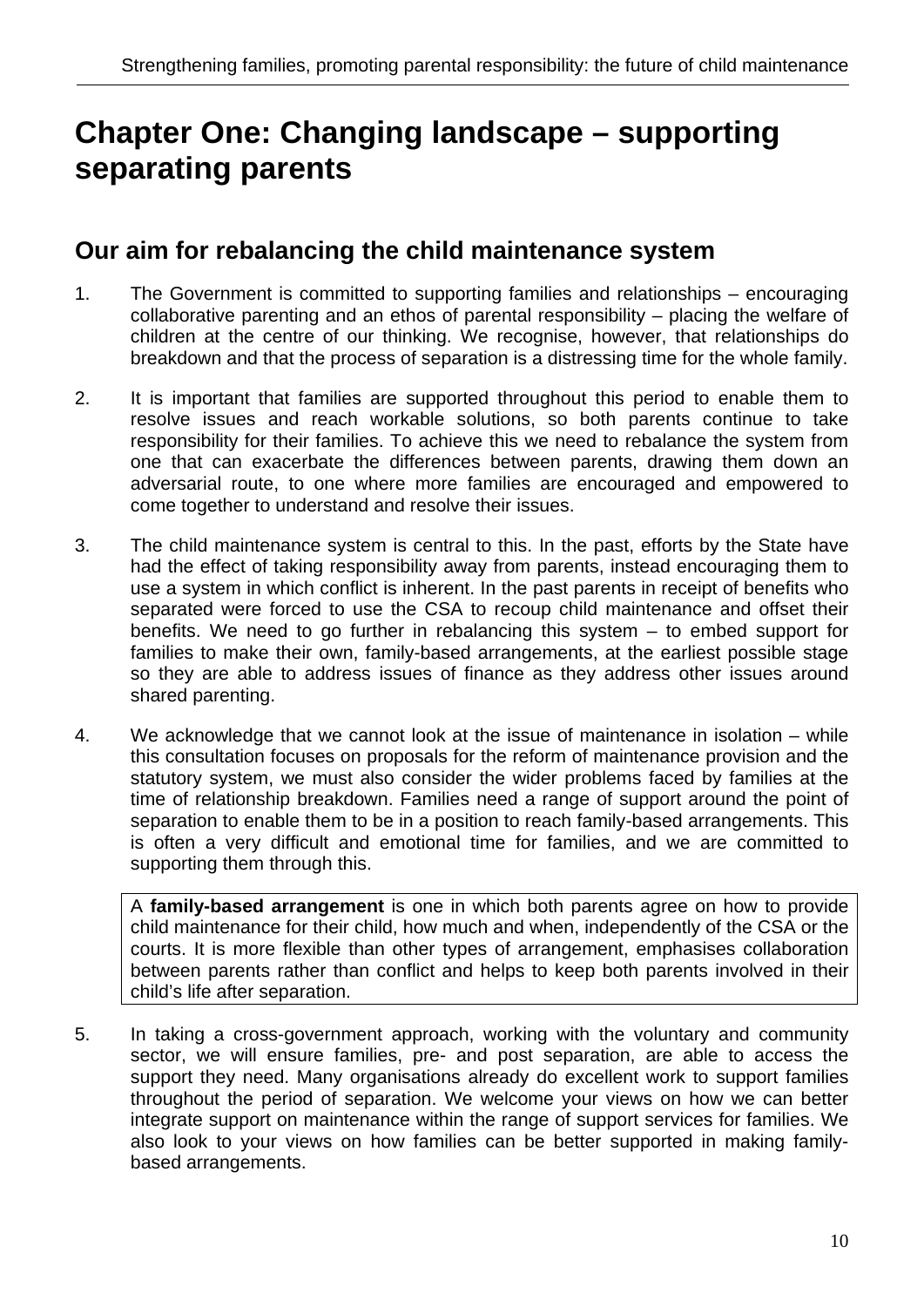#### **Integrating support to enable parents to make family-based arrangements**

- 6. It is crucial that families are supported at the earliest possible opportunity in the process of separation. Intervening early can allow families to better understand and resolve the issues they face before differences become intractable. This is preferable, where it is possible, to families being drawn into a process that is costly, potentially divisive and can be prone to labelling parents in a way that is unhelpful to them taking collaborative roles that are in the best interests of their children.
- 7. Evidence shows that families where both parents are actively involved in the upbringing of their children tend to deliver the best for those children. It is therefore crucial that we take a family-centred approach in the provision of support, to ensure the best possible outcomes for both parents and children, with parents continuing to play a full and active role in their children's lives wherever this is possible.
- 8. Currently, separating parents too often end up in a potentially adversarial process that is costly to themselves and the taxpayer, and can drive a wedge between them at the expense of both parents' and children's well-being. We are committed to reforming the child maintenance system as part of our wider commitment to support families and encourage collaboration, not widen the gap between parents. Long-drawn-out procedures can add to feelings of distress and uncertainty for everyone involved in the separation of a family – parents, children and wider family relatives, such as grandparents.
- 9. There has been improvement in these areas. Repealing Section 6 of the Child Support Act 1991, which required parents with care who were on benefits to use the statutory service, was a step in the right direction. Since then, Child Maintenance Options has been set up with a focus on providing impartial information.
- 10. There has also been a greater focus on non-confrontational family law. For instance, the Ministry of Justice has been looking at ways to increase the use of family mediation which offers real opportunities for resolving matters more quickly and with much less cost, and in such a way that people can maintain good relations. The aim is to minimise parental conflict and reduce the negative impacts on the well-being of any children.
- 11. Yet we need to go further and mediation is only one possible way of encouraging collaboration. The Ministry of Justice and Department for Education are already sponsoring the independently chaired Family Justice Review, which will publish its interim report in the spring, followed by a final report in autumn 2011. This review is already looking at how we can reform the ways in which families resolve their disputes over contact and residence. Its terms of reference also enable the review to offer proposals on how families can be supported to resolve their own disputes outside court, as well as how court processes can be streamlined and simplified for those who do need a court to resolve their child's future. We believe that consideration of how we manage the statutory system of maintenance, at the same time as the Family Justice Review is considering these wider issues, to be timely.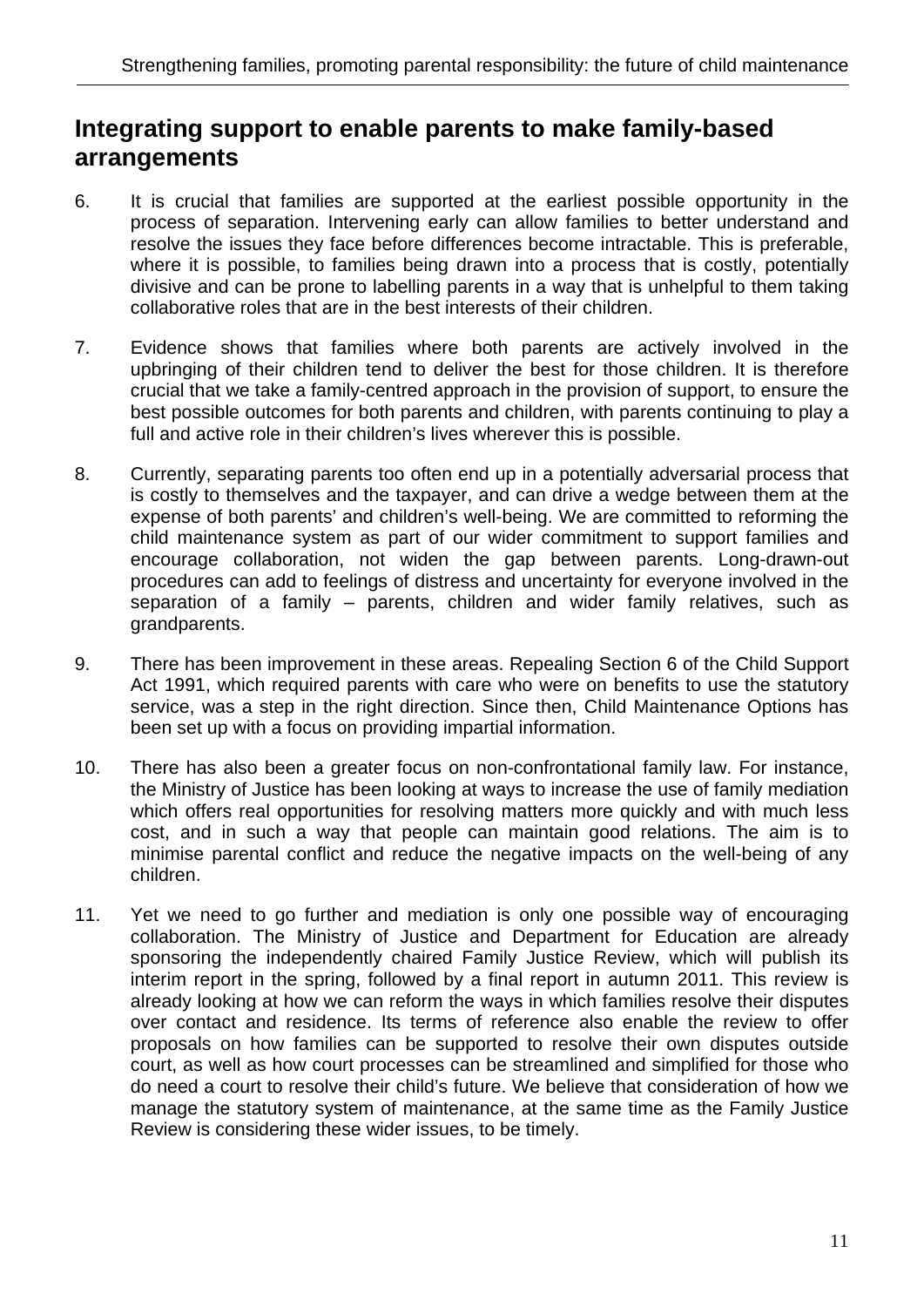- 12. We know that one of the most significant issues for non-resident parents is when contact with their children is denied or withheld. This can lead to tension and hostility between the parents, especially where maintenance is still being collected through the statutory system. We are keen to explore approaches that allow maintenance arrangements to be considered in the round when determining appropriate contact enforcement measures. We recognise, however, that there are challenges in linking maintenance and contact in this way, most importantly how such decisions might impact on the best interests of the child. We also recognise that it is important that this issue is considered within the context of wider reforms that are currently being progressed elsewhere in government. We have therefore requested that the Family Justice Review consider this issue as part of its wider work in developing options for reform of the Family Justice System.
- 13. We want to encourage collaboration wherever possible, while recognising this will not always be possible and that statutory services will be there for the most vulnerable people in society. We consider in this chapter not only the specific reforms to the child maintenance system, but also invite comment about how these proposals could be modified to best align with the wider support available.

**Question One: Do you agree that maintenance should be more effectively integrated with other types of advice and support provided to families experiencing relationship breakdown to enable them to make arrangements?**

#### **Embedding maintenance in support services for separating families**

- 14. We know that separation is an emotional and potentially distressing time, and we recognise there is a wide range of support that parents may need, with information and guidance in making maintenance arrangements being one aspect of this. Parents have to navigate their way through a range of issues, including legal, housing, financial, employment and care for their children under new circumstances. We want support to be available to them on all these issues in a way that is easy to find and easy to use.
- 15. To help parents resolve their problems we want to move towards a situation where the advice and assistance parents need to help them make their maintenance arrangements can be found alongside other types of advice services they require, increasing the accessibility of the system. We need a more coherent system of advice services, so wherever families turn they can access the support and information they need, and at the earliest possible opportunity.

The **Centre for Separated Families** (CSF) is a national charity that believes that the children who do best after separation are those who have positive input from both parents. CSF works with everyone affected by a family separation to bring about better outcomes for children. It helps both parents to overcome barriers to cooperative parenting and to focus on their children's needs. In this way, it encourages the whole family to work together for the benefit of everyone, no matter what the situation. CSF's services include phone and web-based information and support to families, as well as face-to-face training to the professionals working with families.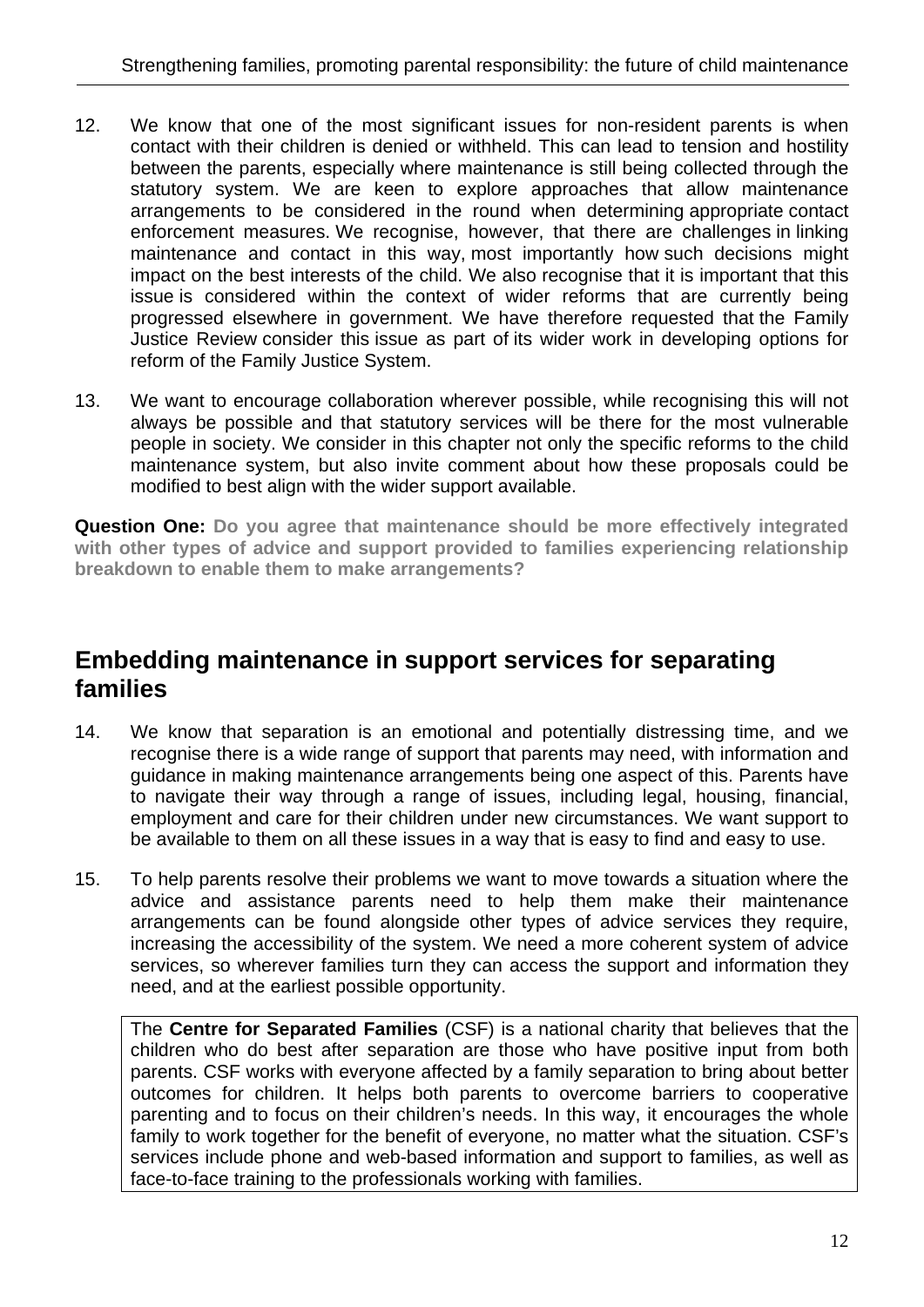- 16. Currently a wide range of services exist that are available to separating and separated couples which address the numerous issues they may need help with, including their maintenance arrangements. These fall under a range of government departments, local government and the voluntary and community sector. However, there is no one place families can turn to that provides support on the myriad of issues they need to resolve.
- 17. There are examples of advice services in the UK that have gone some way towards achieving a more integrated approach – making their services more accessible to other providers and the public. For instance, the Child Maintenance and Enforcement Commission's (CMEC's) own Child Maintenance Options has a range of channels that families can access – web-based, phone lines and face-to-face support. Through these it provides a range of impartial information which those in separating families may need on issues beyond child maintenance.
- 18. However, its primary focus remains child maintenance arrangements. Separating families will have a range of different needs and any offer of advice and support should take account of this and either provide, or signpost parents to, additional information and services. We believe there is particular scope for more fully integrating the emotional support people may need. This emotional support can be crucial in supporting parents to reach a point where they can collaborate on more practical issues around separation. Websites such as 'the Couple Connection' exemplify the sort of innovative support we want to be available to families.

#### **Case study: Couple Connection**

Thecoupleconnection.net is part of the Family Information Direct programme which provides free and expert information, advice and support to all – mums, dads, grandparents, carers and other adults with caring responsibility and families. It gives parents the tools and support they need to improve their relationships and also the tools they need to help them address the issues they are facing around separation. It offers a range of self-assessment tools, activities, and interactive forums. It has been successful in reaching people who may not otherwise have gained the support they needed – 60 per cent of users say they would not have used face-to-face support.

19. We welcome your thoughts on whether a single website and a single helpline linking up the range of support available online and in local communities for separating families might be appropriate. It could be designed and run by those who have expertise in running such sites – voluntary and community sector organisations for example. It could also build on and complement the existing government and voluntary and community sector services, including the current plans to integrate government web services through DirectGov. They could offer an initial triage for problems, with greater emphasis on self-help tools, encouraging parents to make their own arrangements, but also fully trained advisers to help assess cases and refer families on to the most appropriate support. This would serve to protect the most vulnerable, with a fast-track option for the most distressed families, such as those who have suffered domestic abuse, into the statutory system and on to any specialist support that they may need.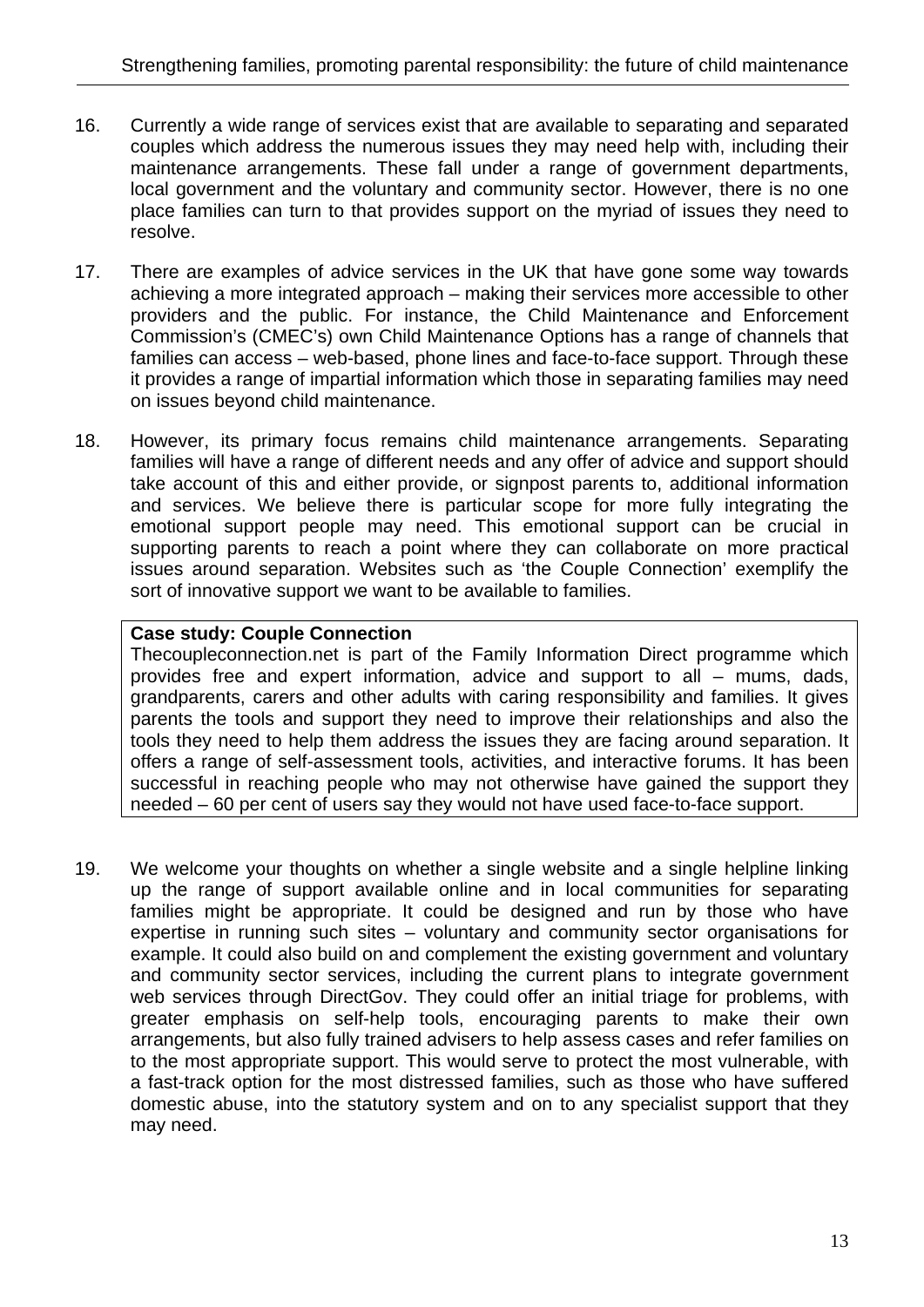- 20. However, we recognise that some families will still prefer accessing the face-to-face services that are offered. There are examples where services have done this effectively and we believe it would be useful to better integrate the provision of information and maintenance, and the other advice that families need, with these services. This would help utilise those services with an already proven track record in supporting families to be even more effective in helping those families access the information they need and be supported to effectively resolve their problems.
- 21. Many of the best Sure Start children's centres already offer relationship support, but we believe there is potential to do more, particularly given the increased focus on families in greatest need and intervening early. For example, where it makes sense locally, more children's centre staff might be trained in evidence based approaches which enable them to detect and respond to parents in relationship distress (during pregnancy, birth and beyond); or children's centres might increasingly work with local partners to provide access to relationship counselling to parents who need it. Local authorities have a critical role here in identifying areas where this is a priority, and identifying resource to help children's centres take on these roles. It could also mean the use of children's centres as hubs providing advice and support on maintenance alongside support on other issues regarding family breakdown. There are examples of these hubs working successfully. Again, we would welcome views on how best to integrate support on maintenance more effectively into this wider system.
- 22. Those experiencing separation are also likely to go to different places for support. The parent living apart from their children may not think about, or wish to go to, a children's centre. Instead they may go to voluntary and community sector organisations that specialise in supporting separating families. But people are also likely to go to those they trust, perhaps about a different, but related, issue. This might be their doctor, their solicitor, a faith-based organisation or their friends. Given the range of issues families face when separating, there are a range of places they are likely to turn to. If these professionals can be equipped with the information and knowledge of the support services available around separation, we believe more separating families can be signposted effectively to the support they may need.

#### **Case study: Haverstock Healthcare Ltd. and Routeways – alternative approaches to joining-up services (child poverty pilot)**

In Camden, Family Development Workers have been based in General Practitioner (GP) practices within local neighbourhoods, offering a personal support service to assess a family's level of need and to coordinate their access and support. The Family Development Workers act as the gateway facilitator, assessing needs and supporting families to access support. They use key tools in completing their assessment and signposting to services, including adoption of the 'Common Assessment Framework' for those families requiring targeted interventions.

Location in GP practices is one example of how information can be integrated. In other cases it may be preferable to have a location akin to a one-stop shop. Another pilot in Plymouth has made use of the Routeways Centre to allow partner organisations to meet with separating parents under one roof. This can alleviate much of the stress of having to go from one place to another at a distressing time.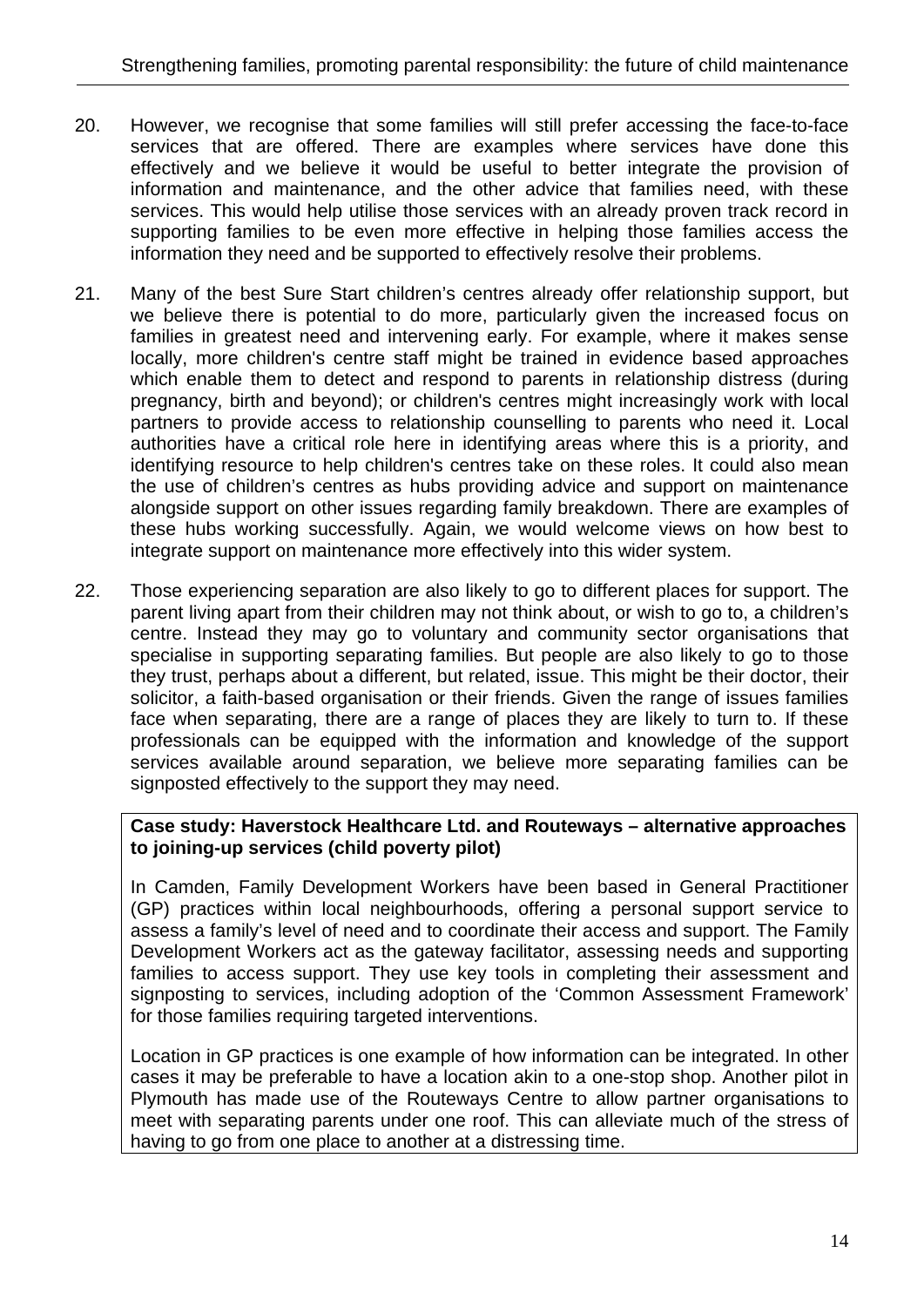- 23. Local communities will know best where services should be located to reach separating families, particularly the most vulnerable. In developing a model to empower and enable families to reach their own family-based arrangements we need to recognise that separation is a process, not a single event, and we want support to be available to couples at all stages around the point of separation; to those who have not yet separated, those who are separating, and those who have separated or were never together.
- 24. Each family that goes through this process will do so in a way that is unique to them. Some will be in a position to collaborate and discuss more practical issues; others will be highly conflicted and need more specific emotional support to allow them to reach the most appropriate resolution for the family, one in which they understand their needs and those of their children.
- 25. The key challenge, therefore, is how best to integrate support so that families can access it when they are ready and are able to begin to address what can be intractable issues, such as those regarding money.

**Question Two: How best can maintenance support be integrated within the network of support services to better support families experiencing relationship breakdown to make family-based arrangements?**

#### **Empowering families to reach their own family-based arrangements**

- 26. As demonstrated above we believe it is important to provide people with the information and support they need to understand what action they need to take. However, we accept that for some people, having the necessary information is only a first step. For some families experiencing separation, advice and guidance in how to make use of this information, particularly when it comes to their finances, will be necessary. For others, the thought of talking problems through with their ex-partner will be daunting.
- 27. We are not proposing that mediation be made mandatory. However, we believe that support, such as mediation, can play a greater role in assisting parents to collaborate and reach a family-based arrangement that is in the interest of their children. For many this will take the form of emotional support that allows them to understand the needs of their children and the emotional position of their former partner. Through this support they can reach a point where they can talk to their partner and begin to reach an effective agreement on their maintenance arrangements.
- 28. Those families with multiple problems are those who could most benefit from support services to improve their capability, but they are also often only picked up at the crisis stage. It is important for services such as Sure Start children's centres to reach out to their communities, ensuring that those families whose children are at greatest risk of poor outcomes are effectively identified and engaged early on. Local authorities will play a key role in determining what will work best in their area, including the best use of children's centres.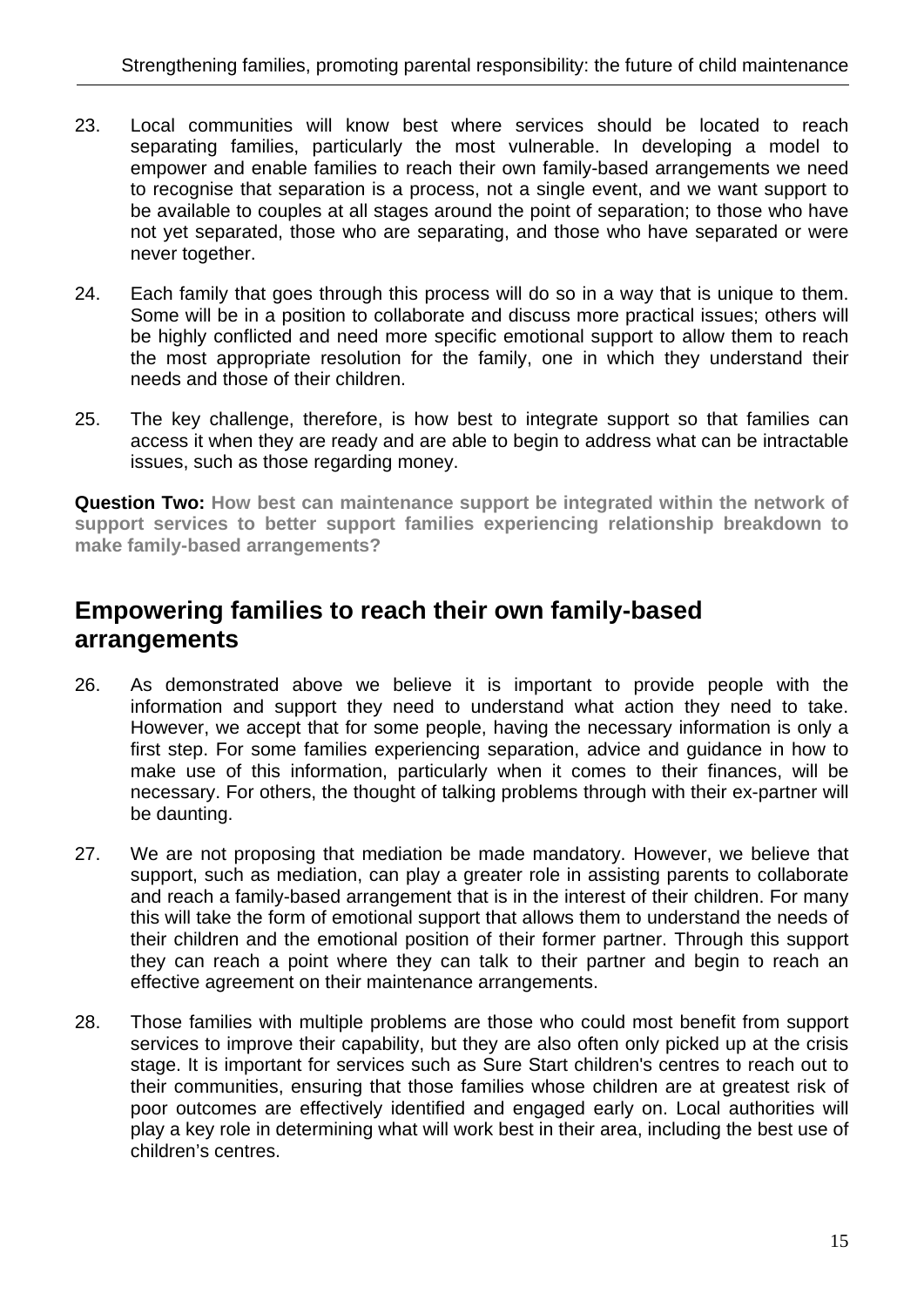29. Specialist support that more conflicted families might need could include mediation, parenting programmes and conflict resolution programmes, which encourage collaboration. The most vulnerable families will need specialised support to enable them to reach family-based arrangements where this is possible. However, for some, such as those where there is a risk of domestic violence, collaboration will not be possible and should not be pursued. For these parents the statutory child maintenance system will be available as outlined in the following chapter.

**Question Three: What information, advice and support services should be integrated to assist families in making family-based arrangements?** 

**Question Four: What support around child maintenance is needed for the most vulnerable families to make family-based arrangements?**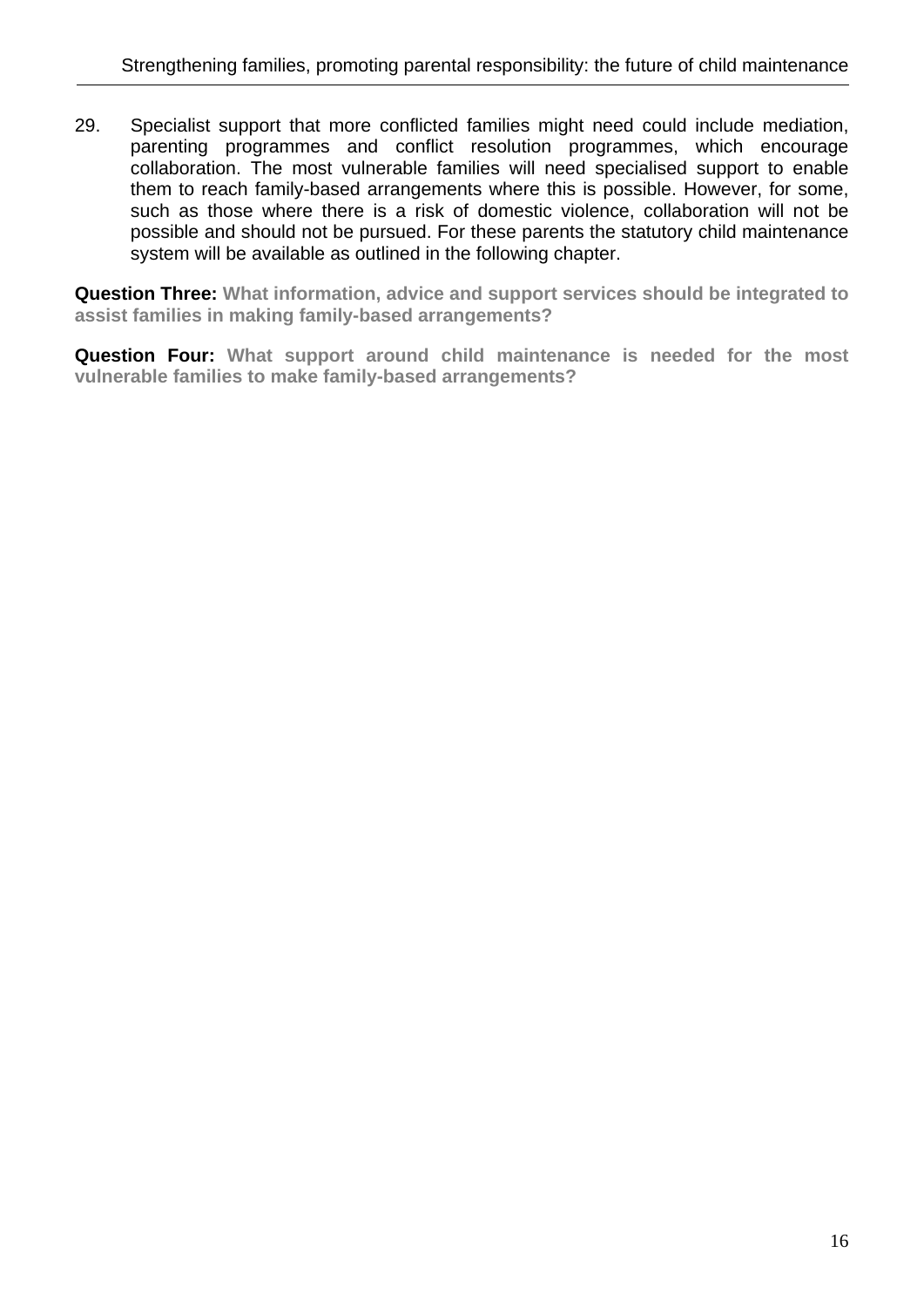# **Chapter Two: Reform of child maintenance – the Government's offer to parents and taxpayers**

*The Government will reform the system to encourage families to reach their own solution on contact and maintenance wherever possible. However, where parents are not able to make maintenance arrangements themselves the Government will provide a strong and costeffective service to transfer money to support children.* 

#### **The Government's starting point for reforms to child maintenance**

- 1. Previous sections have outlined the vision for a vastly improved service which will help parents develop arrangements between themselves. However, it remains the role of the State to provide a route where financial arrangements between parents are not possible and ultimately to ensure parents take financial responsibility for their children.
- 2. In doing this we wish to build on the findings of the independent 2006 review of the child maintenance system by Sir David Henshaw. His review identified that a new scheme was necessary to address the complexities, inefficiencies and poor IT which had been a feature of child maintenance. At present, the CSA spends around £460 million each year to run the existing statutory schemes and transfers just over £1.1 billion of maintenance. Spending over 40 pence for every £1 moved does not represent value for money to the taxpayer.
- 3. Therefore we now need to go further in supporting parents and improving the child maintenance system. Our reforms will draw on the original recommendations of the Henshaw Review and new thinking to deliver a scheme that works for both parents, the taxpayer and children in the long term. We will build a child maintenance system fit for the 21<sup>st</sup> century that empowers parents and encourages family responsibility. We will also ensure that as many savings as possible will be driven out during the changes, so that the system is as efficient as it can be.
- 4. Our proposed reforms to the statutory child maintenance service will be:
	- a. To change the structure of applying for child maintenance to encourage and support choice through a mandatory gateway which will signpost to support and advice for parents to come to their own arrangements.
	- b. Develop further the service that encourages the transfer of monies directly between parents (maintenance direct) and a calculation only service to further support robust and independent family-based arrangements.
	- c. Rebalancing the system further with the introduction of application charges to ensure that in all circumstances, applicants consider their maintenance choices fully by paying a proportion of the cost of their application.
	- d. To reinforce this and to ensure better value for money for the taxpayer, a collection charge will be paid by both the non-resident parent and the parent with care if they use the collection service.
	- e. To impose charges on non-resident parents where enforcement action is required against them to promote compliance with payment of maintenance.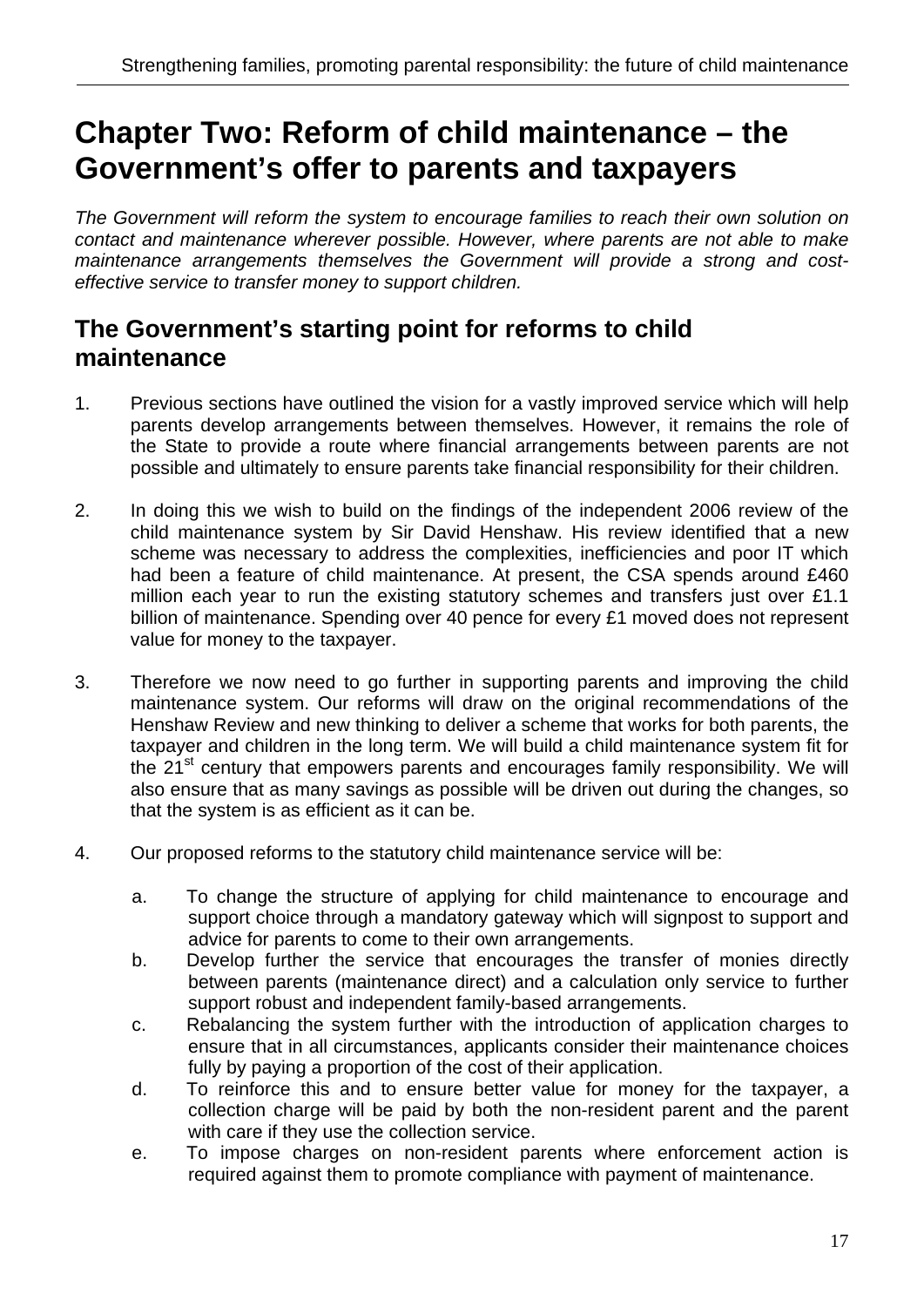#### **Supporting choice through a gateway and a calculation service**

- 5. As we have set out in Chapter One, we believe that where arrangements between parents are possible they have significant advantages and will therefore deliver the best outcomes for a significant proportion of people.
- 6. We therefore want to ensure the statutory scheme reinforces and complements the support we intend to put in place. To do this we intend to take primary legislation to make two additional reforms to the new statutory system.
- 7. The first of these reforms is to introduce a **gateway**. The purpose of the gateway is to ensure all clients have considered the range of their child maintenance options and that they can be directed into the family support services where appropriate.
- 8. The gateway would initially take the client through the available maintenance options. Currently, we envisage the gateway will be delivered through a telephone offering. The applicant would be expected to engage with the gateway to consider their choices before they made any full application to the statutory scheme. However, particularly distressed parents, such as those who have experienced domestic abuse, would be fast-tracked through this into the statutory child maintenance system.
- 9. Where collaboration between parents might be feasible, the gateway would move to a second stage of offering support and guidance in taking that forward, for example, by signposting to appropriate support to make a family-based arrangement. However, a key element of the gateway would be transferring people to family support services where appropriate and available. The gateway will complement the family support available to ensure parents are supported to make arrangements, including child maintenance arrangements, between themselves wherever possible.
- 10. The gateway will seek to respond to parents' individual needs and not be a rigid process. It will make clear the features for each available option or service – such as any charges applicable. In some cases the gateway will be a step towards an application to the statutory scheme. Where the parent wishes to pursue that and states clearly the reasons why, the conversation about other options available will be closed and they will be assisted in moving to make a full application. As stated above, we envisage this would be the case for instance where the other partner is refusing to engage at all, or has failed to keep a previous arrangement between them, or where there has been a separation due to violence or risk of abuse.
- 11. We intend to make provision in primary legislation for the gateway and client engagement with it. There is no assumption as to who should deliver the gateway. The organisation which operates the gateway process could be completely independent of the statutory scheme organisation and family support services or they could be interlinked and we would welcome views on this.
- 12. The second change will be to allow parents to apply for, and the State to provide, a maintenance **calculation for information only** without it creating any liability on the part of a non-resident parent. This is an additional measure to promote and facilitate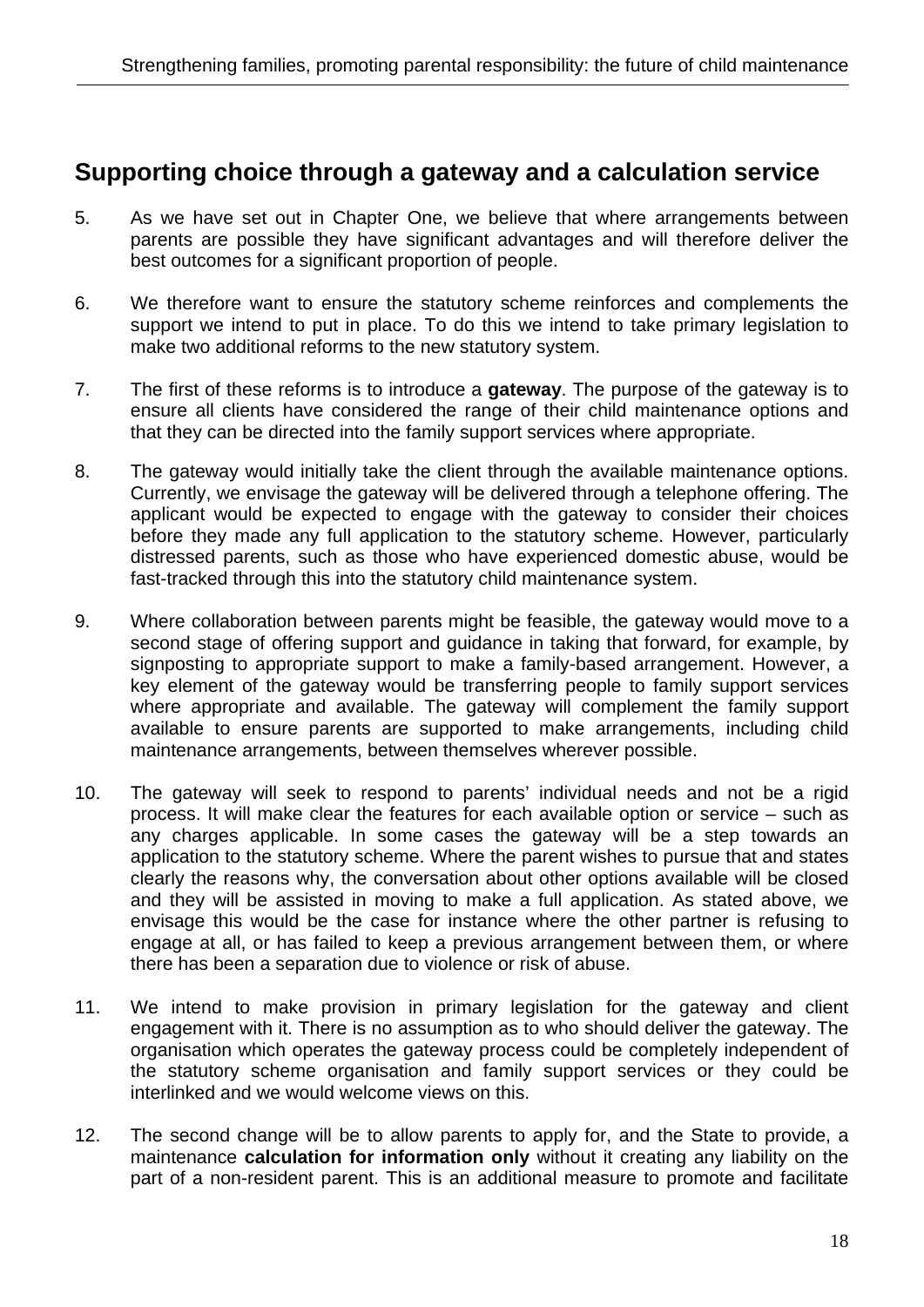co-operation between parents. We do not see this measure as operating in isolation, but rather as a tool for parents as part of wider collaboration. This will be designed to help any set of parents that wish to make a maintenance arrangement between themselves and want an authoritative figure based on all factors as set out in legislation.

- 13. We anticipate many people becoming aware of and using the service through the gateway and family support services. Furthermore, it is envisaged that access to the calculation only service would come via a gateway conversation to ensure it was bound up with a wider conversation about how to potentially reach a family-based arrangement.
- 14. This goes beyond the web calculators currently provided by the CSA that rely on clients having full access to a wide range of financial information, some of which is difficult to access and collate. The new calculation only service will have the benefit of being able to draw upon the latest information on non-resident parents' income from HM Revenue and Customs. The additional advantage of the calculation will be the fact that it will have been produced independently by the Government which may support arrangements where levels of trust are marginal.
- 15. Put together, these two reforms build on the family support services described in Chapter One, encouraging separating parents to make the right maintenance choices for their families.

#### **Charging, choices and value for money**

16. Previous sections of this document have set out a wide range of areas where we intend to provide more support in different ways to parents. To facilitate the provision of this support we have also considered how to encourage parents to make the best choices about child maintenance. As part of developing the proposals we have returned to Sir David Henshaw's report on child maintenance and his findings on charging.

> *'Under the redesigned system, there is scope for charging parents to use the administrative route to make child support arrangements. This would contribute to the objectives of the new system by incentivising private arrangements, which can be more successful, helping child welfare through increased compliance and reducing the impact on the taxpayer by offsetting operating costs.'*

> *'I recommend that charging is introduced to users of the administrative service. This could take a variety of forms. One option is to impose an up-front fee.'*

> *'However charges are introduced, the needs of vulnerable parents with care must be taken into account. I do not want to create a disincentive to use the service for those parents who have no other option for agreeing maintenance.'*

(Sir David Henshaw's July 2006 report to the Secretary of State for Work and Pensions; *Recovering child support: routes to responsibility*)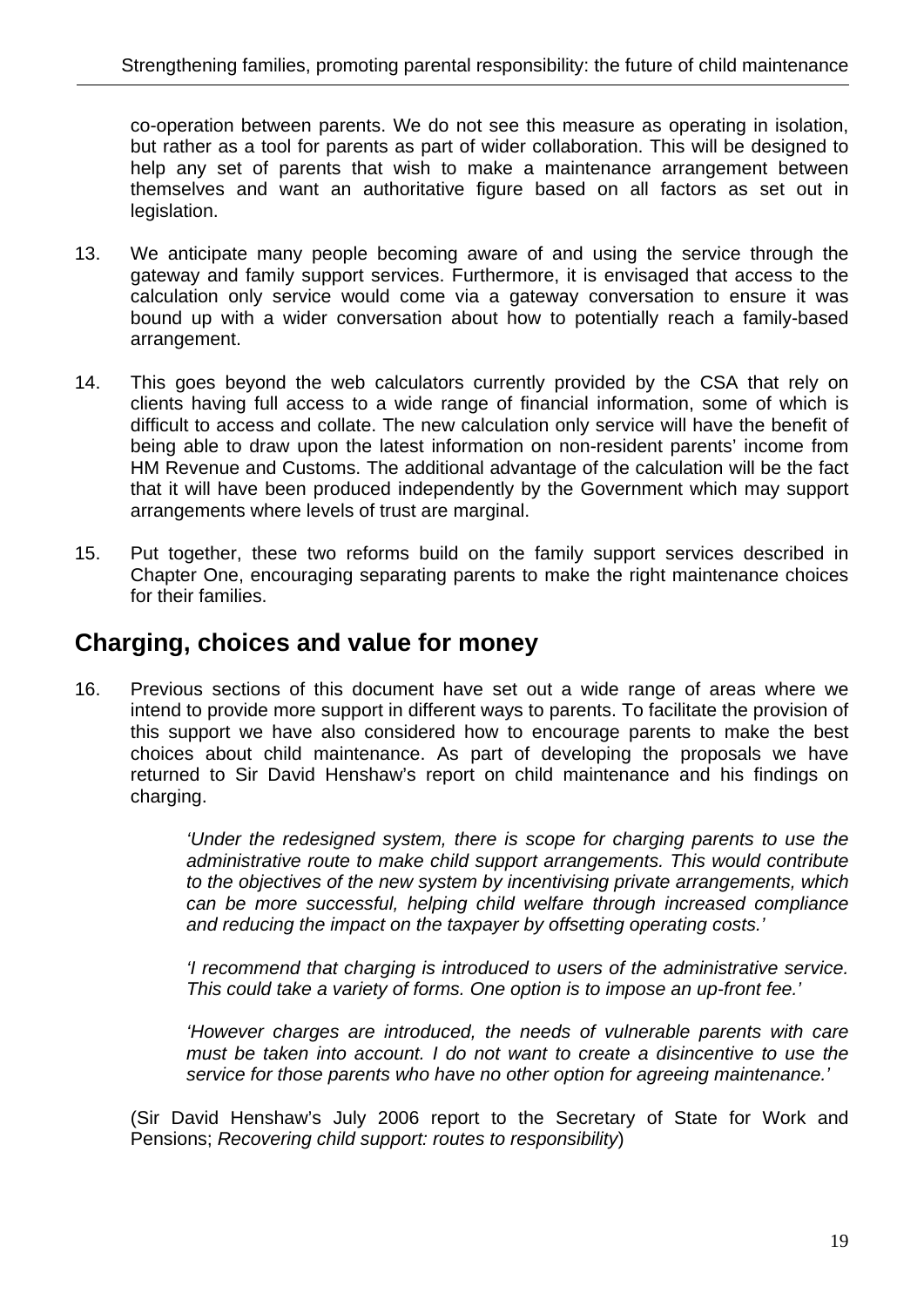- 17. We wholeheartedly agree with Sir David Henshaw's findings in this area. In the report he also recommended that further work be undertaken by the Government to consider the options around charging. In drawing up its proposals, the Government has looked further at the circumstances of parents, the potential impact of charging on choice and how we might protect particularly vulnerable groups.
- 18. This Government wants to focus on joint parenting, empowering parents to move away from costly, adversarial and imposed solutions. As part of this overall strategy we propose targeted charging for the new child maintenance scheme.
- 19. Our proposals, coupled with a gateway, will move more parents towards considering mutually-agreed family-based settlements, and thereby reduce conflict and increase the chances of parents coming to working co-parenting arrangements. Parents with care report higher levels of contact between non-resident parents and their children when they have made their own maintenance arrangements.
- 20. Analysis of the CSA caseload suggests a large number of the current 1.2 million CSA cases could potentially consider a family-based arrangement. We know that around 20 per cent of clients on the newer system of the current schemes, who have been positively assessed and are being asked by the CSA for payments, do so by maintenance direct (see below). Around a further one in ten are regularly fully compliant with their payments, without deductions being made from their earnings or benefits separately. Additionally evidence from the Relationship Separation and Child Support study detailed in the box below provides further support for this view.

**Relationships**: People who use the CSA have lots of different types of relationships and there are many for whom a family-based arrangement might be more appropriate. The Relationship Separation and Child Support Study carried out by the National Centre for Social Research in 2008 divided separated families into five broad types. One of these types – 'happy with contact' accounted for one-third of the parents with care using the CSA in those surveyed. These had a friendly relationship with their expartners; there was frequent contact by the non-resident parents with their children and they were happy with their level of contact; contact and maintenance arrangements were not really a source of tension and it was fairly easy to discuss financial matters.

Furthermore, 22 per cent of CSA parents with care and 53 per cent of CSA nonresident parents suggested that child maintenance was something that should be agreed with the other parent and a majority of CSA parents with care and CSA nonresident parents (51 per cent and 74 per cent) felt they would be likely or very likely to make a family-based arrangement with the other parent were they to receive help from a trained impartial adviser. This all suggests that a significant proportion of current CSA clients could potentially reach effective family-based arrangements.

21. By encouraging parents to make better choices and take responsibility through increasing consideration of family-based arrangements we will not only deliver better outcomes for families, but also, in addition to efficiency savings in the statutory service, significantly reduce the financial burden on the taxpayer.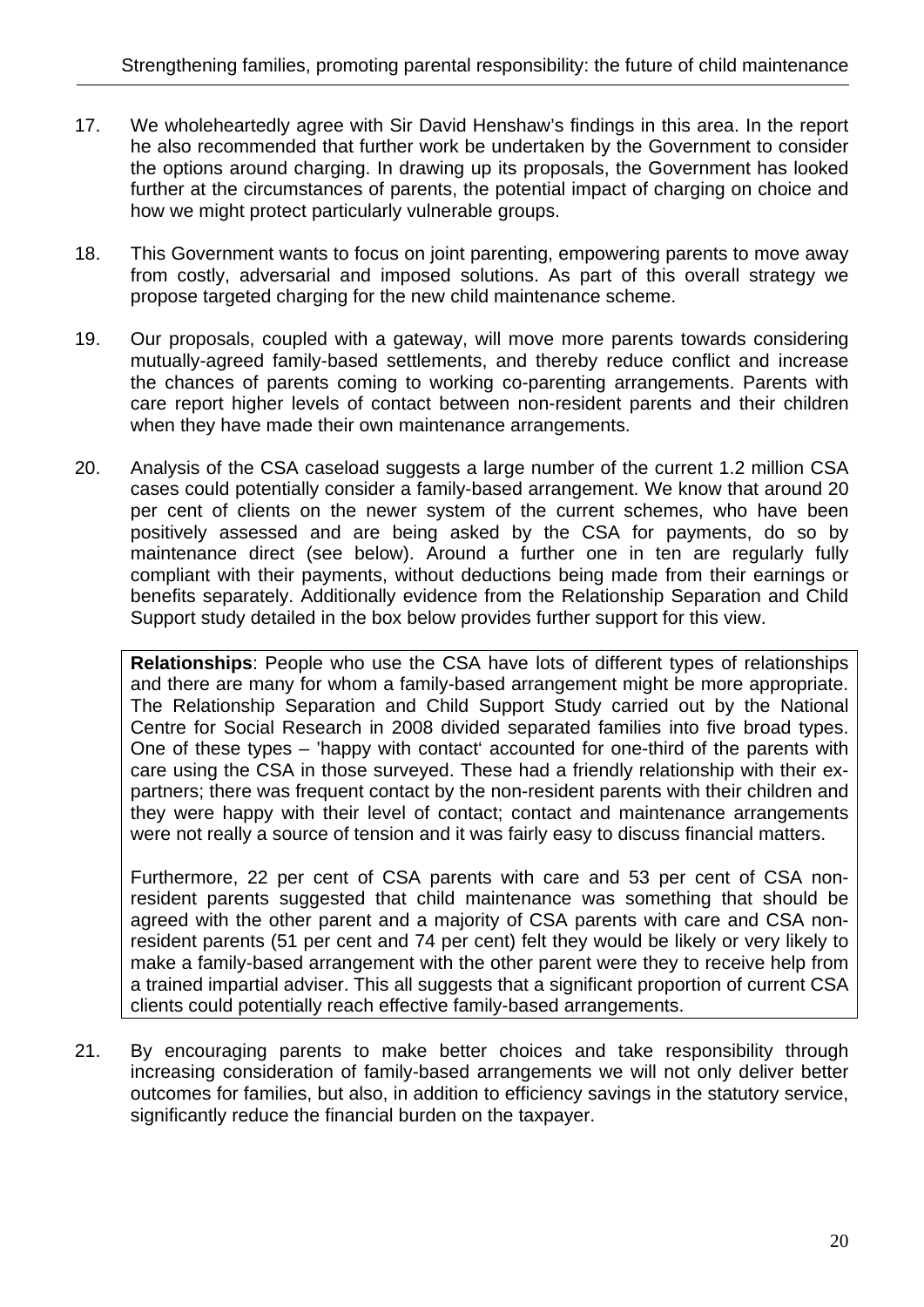22. Our charging proposals will lower the costs of the system further, on top of IT efficiency savings, by reducing the volume of parents using the statutory service where they can agree an arrangement between themselves while preserving this service for those who really need it. As well as reducing running costs we will recoup a small proportion of the costs of processing applications, calculating, maintaining and enforcing maintenance payments. This will remain a heavily taxpayer subsidised albeit more efficient service, but the proposed reforms will ensure that the subsidy is far better targeted towards those who need it.

#### **Our charging proposals**

- 23. For parents who choose to enter the statutory scheme a **charge will be applied to the applicant**. This will encourage the parent to try and reach a family-based arrangement. The charge, in return for the delivery of a statutory service application, will ensure all applicants have considered at the gateway whether they are able to make a collaborative family-based arrangement instead. This is a central part of our reforms to ensure the child maintenance system supports active choices that will move parents to the right arrangements for them and their children.
- 24. However, we will need to apply a charge that is also fair and appropriate given the service parents are receiving. For the majority of customers, an application will be good value compared to the child maintenance that will be paid through the case. The average mean yearly maintenance award in the CSA is £1,800 and an average case can be expected to last nine years, which combined would equate to over £16,000 of maintenance over the duration of such a case. Given the long-term financial benefits of child maintenance we believe it is fair and in line with the principles of personal responsibility to ask parents to reallocate a small proportion of their spending so that they can afford an application charge. We will ensure affordability and do not intend to recover the full application charge, which is on average £200. In addition, there are the ongoing costs of transferring and enforcing maintenance payments, some of which will be recovered in the charging principles set out in paragraphs 27-34.
- 25. We are still considering the level of charges but are looking at the following range to balance fairness to individuals with value for money for the taxpayer:
	- An upfront application charge of around £100.
	- A total application charge for parents on benefits in the range of £50 with £20 of this paid upfront and the remainder paid in instalments. The instalments for the application only become payable where maintenance is in payment. Therefore a parent on benefit who applies will never pay more than the upfront charge if no maintenance is received from the application.
	- A charge of £20–£25 for the calculation only service.
- 26. Moving towards 2015, a methodology will be developed to take account of the introduction of universal credit and we will publish our proposals for this in due course.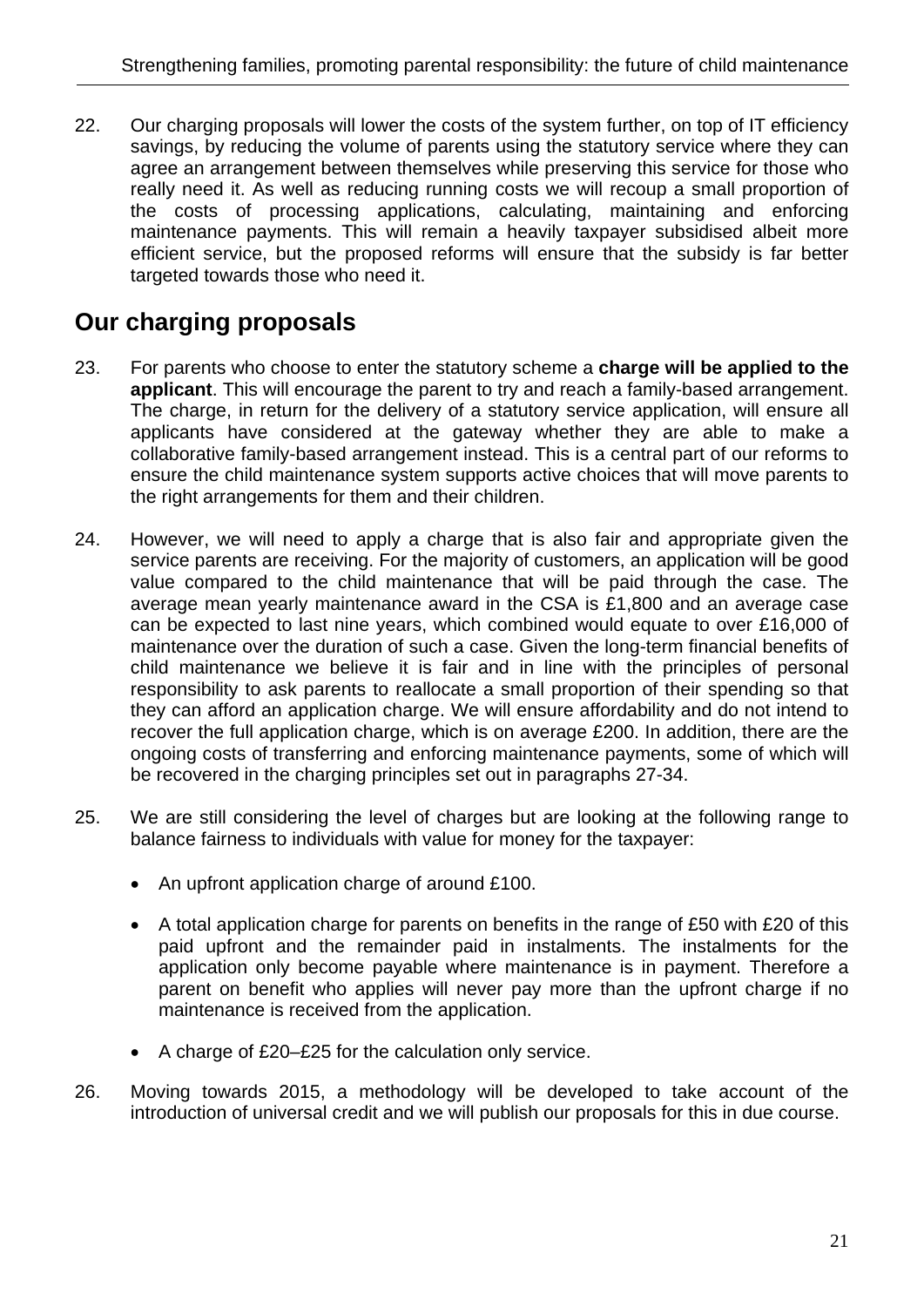- 27. To ensure fairness within the system, charges must be placed on both parents where a case is in the statutory scheme's full collection service<sup>2</sup>. Therefore **a collection surcharge on the non-resident parent** will be introduced as a contribution towards the cost of the service. The surcharge will be applied as a percentage of the maintenance amount to be paid.
- 28. However, if a non-resident parent chooses to make a mutually agreed family-based arrangement they will pay no charges. Once the case is in the statutory scheme the non-resident parent can still avoid paying charges by paying maintenance through the maintenance direct option (where they pay money directly to the other parent and therefore no collection service is used). This incentivises and rewards compliance and therefore parental responsibility. Likewise the parent with care will not pay any collection fee if the case is on maintenance direct. Furthermore if this happens we will not collect the remainder of the phased application fee for a parent with care on benefits.

**Maintenance direct** is a way that parents can make child maintenance payments when they have a case on the statutory schemes, currently operated by the CSA. The Government calculates child maintenance and updates this calculation as required. However, the payment itself is made direct by the non-resident parent to the parent with care, rather than being collected by the Government and distributed to the parent with care.

This is not the same as an arrangement made between parents (a family-based arrangement) because the CSA will have calculated the amount to be paid and the parent with care can return to the full statutory collection and enforcement service if payments are not made.

- 29. Currently both parents need to agree to use maintenance direct. However, in the future we will seek to change primary legislation to allow the non-resident parent to choose to take the case to maintenance direct. **This will allow the non-resident parent to not pay an ongoing collection surcharge as long as they are prepared to pay through maintenance direct on time and in full**.
- 30. Should a non-resident parent choose maintenance direct and then not make payments as scheduled, we will move swiftly to bring the case back into the collection service and take enforcement action to ensure payments are made with the ongoing surcharge being imposed on the non-resident parent. The resulting **payment by the non-resident parent for surcharges will be the result of their choices or non-compliance**. The imposition of surcharges on non-resident parents is therefore fair.
- 31. A **deduction will be applied to maintenance collected for the parent with care** as a contribution to the ongoing costs to the State of collecting and enforcing the maintenance payments on their behalf. As the beneficiary of the statutory service, it is fair that the parent with care pay a small proportion of the cost of administering and collecting monies for an average case.

 $\overline{a}$ 

 $2^2$  The collection service is where the Government arranges and collects payments from the non-resident parent and pays out to the parent with care.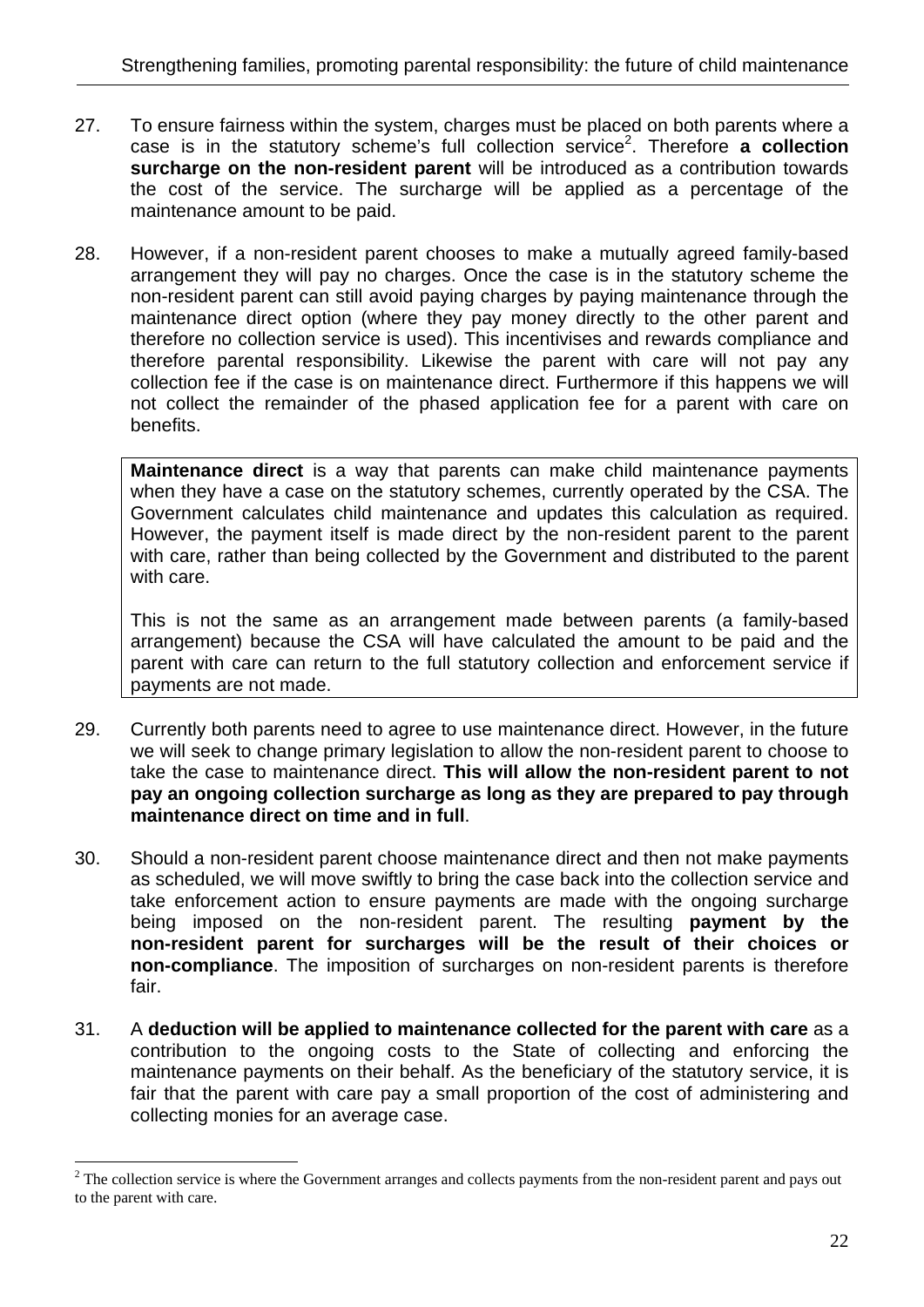- 32. We are still considering the level of collection charge, but are looking at the following ranges for both parents which will aim to balance fairness between parents:
	- between 15 per cent and 20 per cent on non-resident parents; and
	- between 7 per cent and 12 per cent on parents with care.
- 33. As per the non-resident parent surcharge we will not impose the collection charge where monies are being paid through the maintenance direct option. This will act as a further encouragement for both parents to reach a family-based agreement.
- 34. Additionally, we will charge the non-resident parent when enforcement measures (for example, an order of sale for property) are used. This will ensure that the charging structure reinforces expectations of parental responsibility.
- 35. In Chapter One we outlined the improved support services that will be available to parents, and Chapter Three will provide detail on improvements to the system through the implementation of a new IT system. In return for fees paid we will also be looking to develop a set of customer standards to provide assurance of the level of service provided to those who use the full statutory scheme. This will build on the standards that have been developed for the current scheme.

**Question Five:** Is the balance of burden of the proposed charges fair between the non**resident parent and the parent with care?** 

**Question Six: Are parents being asked to make a fair contribution to the costs of delivering the statutory child maintenance system?** 

#### **Treatment of the most vulnerable groups**

- 36. We believe the proposals put in place provide checks and balances to ensure the gateway would help and not hinder vulnerable people to make the appropriate maintenance arrangements. The gateway will ensure that where a parent identifies a clear need for a statutory arrangement they will be helped to make that application. Additionally, where appropriate, the gateway will move the parent towards wider available support.
- 37. We will ensure that there is cross-referral between different services to ensure individuals, especially the most vulnerable, are able to make suitable child maintenance arrangements and receive the support that best meets their needs. We will explore how to do this best working from the client perspective of interacting with the State and voluntary provision. For example, this means creating clear routes where clients apply for universal credit and access health services for them to be helped into maintenance arrangements and given access to wider support.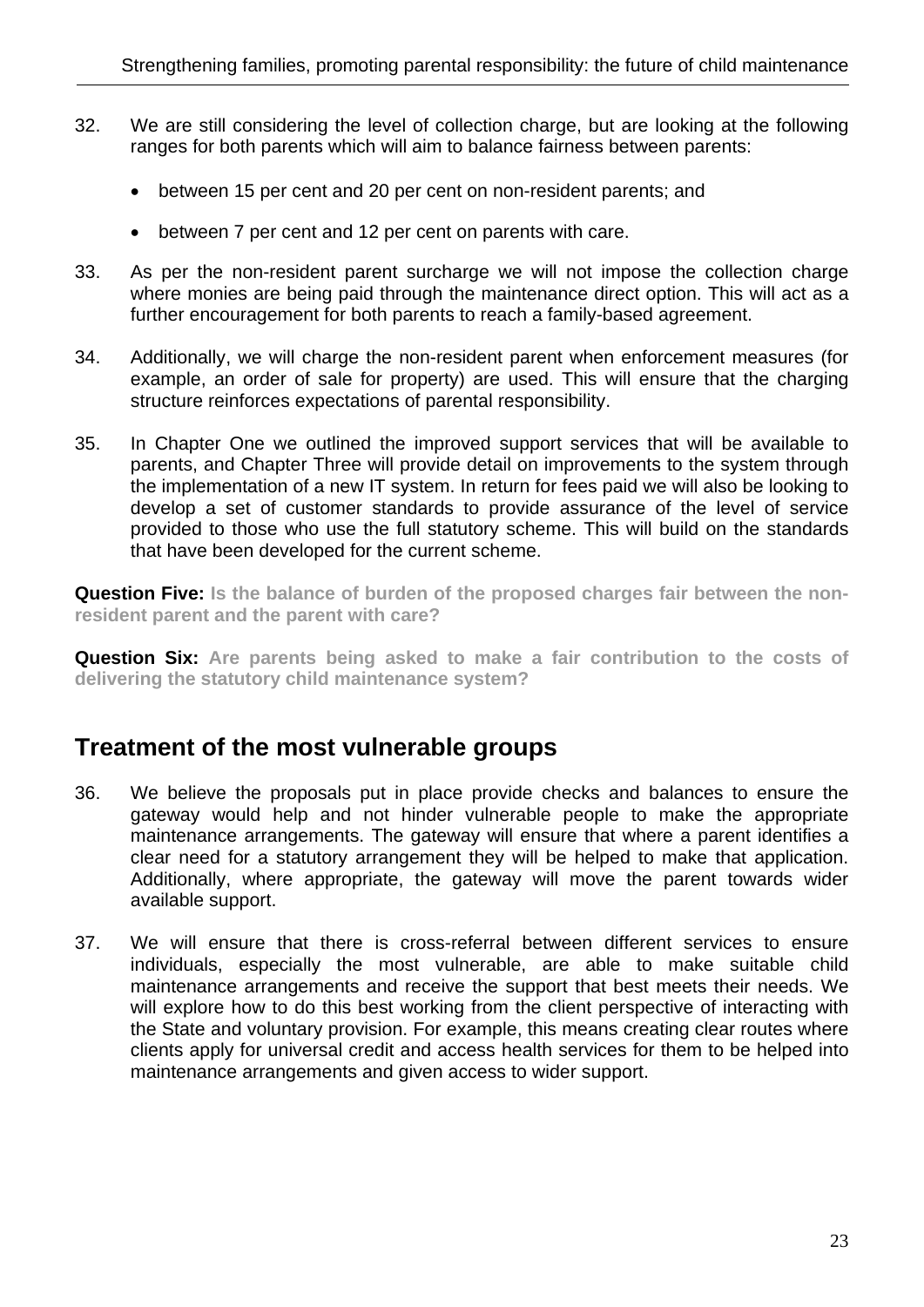38. Those who are leaving relationships where there has been violence or a risk to the child are also a group for whom we wish to tailor our proposals appropriately. As well as working directly with stakeholders, the Department will be working across government to ensure its approach in this area is fully consistent and builds on the Government's strategic vision set out in 'Call to End Violence against Women and Girls' (25<sup>th</sup> November 2010). As part of this approach victims of domestic violence will be exempt from the application charge.

**Question 7: How should the proposals in Chapter Two be tailored for separating families where there has been violence or a risk to the child?**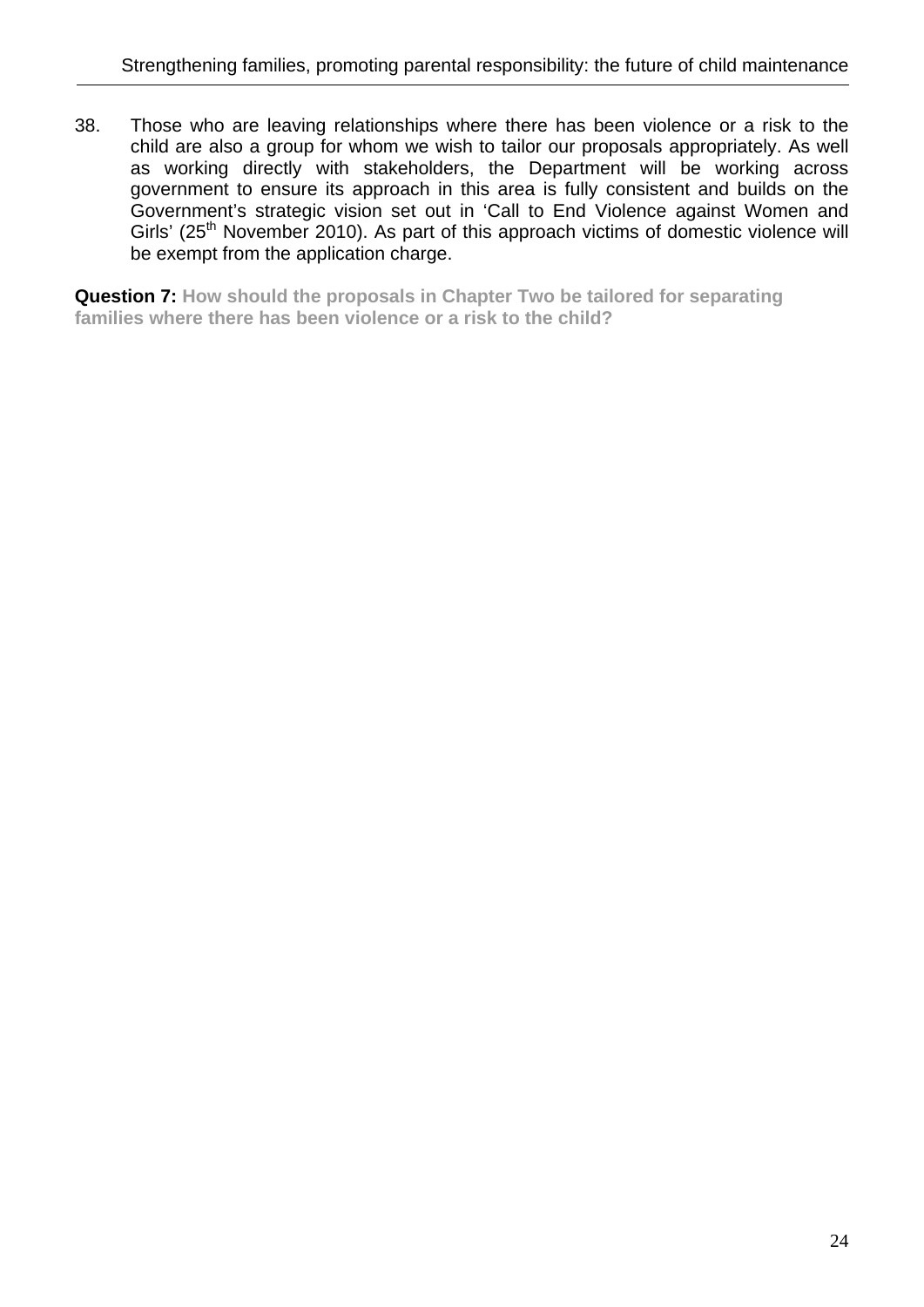# **Chapter Three: Moving to the new child maintenance system**

#### **A new child maintenance system**

- 1. Within the context of a tight spending review settlement we can announce we will continue to invest in order to build a new child maintenance IT system and deliver a new scheme. At the heart of this scheme will be a new fully functional computer system, along with a link to the tax systems.
- 2. The new child maintenance system is being designed to deliver meaningful and obvious improvements for our clients. For the first time, cases will be reviewed on an annual basis to ensure they are kept up-to-date and assessments are based on the latest available income of the non-resident parent, usually accessed directly from Her Majesty's Revenue and Customs' tax systems. This will minimise the burdens on both parents while also stopping parents avoiding their responsibilities by failing to provide details of their income. Parents will also be able to manage and update their case details and payments online much more than at present, making the service easier to use.
- 3. This scheme will also deliver significant value for money savings to the taxpayer. There are continuous problems with the current CSA computer system, not least the creation of cases that become partially or fully stuck and then need costly handling off system. The new IT scheme will address this and other problems and we project in itself it will significantly improve value for money compared to the current systems.

#### **Reducing the risks of implementation and the timetable for delivery**

- 4. We are extremely mindful of the mistakes of the past in launching under prepared and ultimately poorly performing child maintenance systems. Therefore, we are consciously taking a lower risk approach to the new scheme and the additional reforms outlined in this chapter.
- 5. To ensure the future scheme computer systems and links with HM Revenue and Customs are fully tested, we will launch the scheme in 2012 for new customers and close the CSA to new applications. This will enable a sensible window for the systems to be fully tested prior to the scheme being launched to existing CSA clients. This will avoid the mistakes that were made at the time of the introduction of reforms and a new computer system in 2003.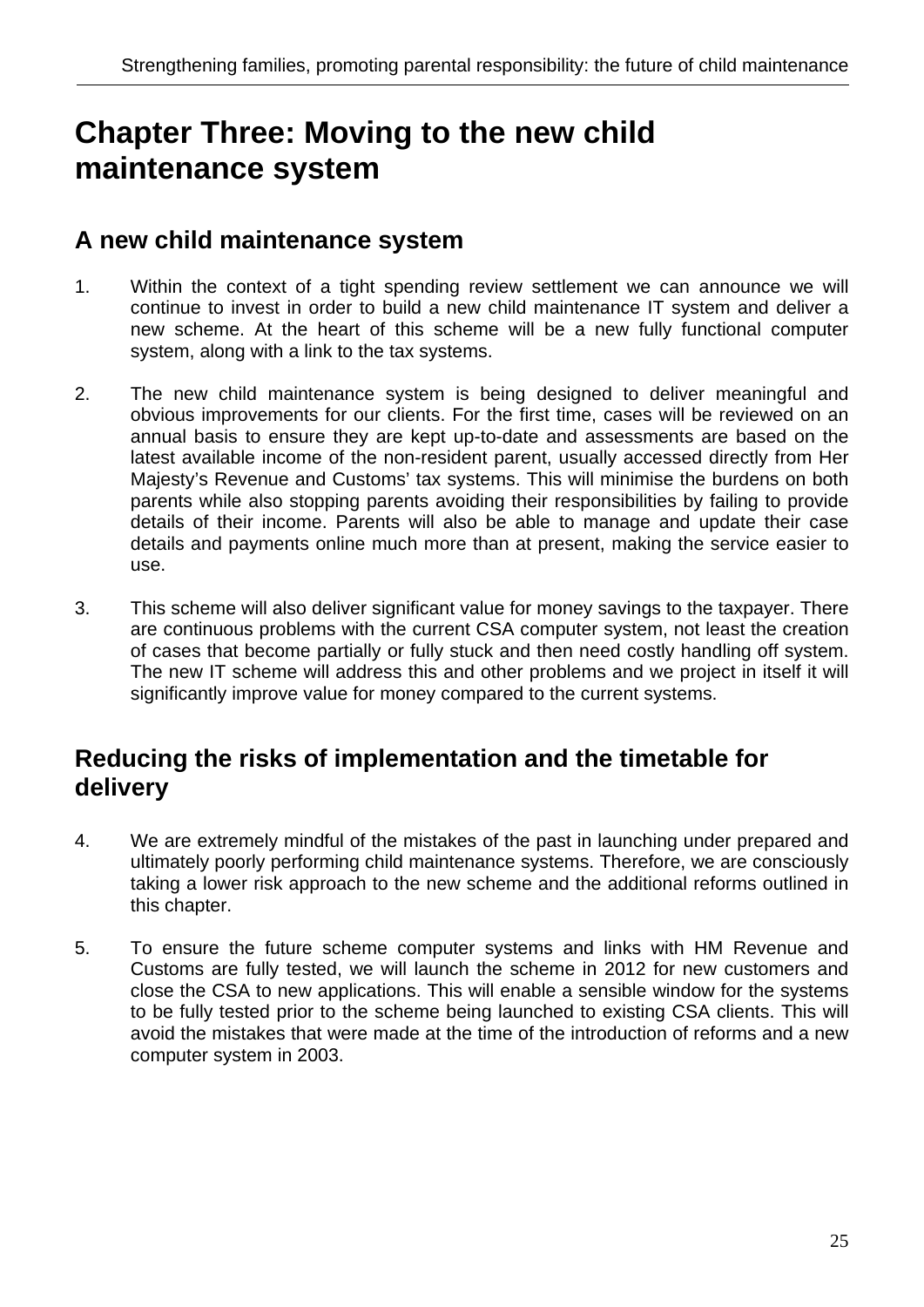- 6. Furthermore, we intend to have at least a six-month period of live running with new cases before we introduce charging and start to move the first cases off the old CSA systems. This is good practice both in terms of minimising the risks of implementation and additionally because it will also ensure we can make the case to clients that the new scheme is working well and provides a better service before we start to charge them for using it.
- 7. There are several major strands of legislation that will be taken forward to underpin the changes outlined in this chapter. This will include primary legislation to allow the gateway and calculation only service to go forward (see Chapter Two). Our intention is to begin to put forward primary legislation in 2011. During 2011 we will also develop:
	- Drafts of regulations covering the calculation of child maintenance under the new scheme.
	- Drafts of regulations covering the charges to be applied.
	- Drafts of regulations covering the closure of CSA cases.
	- Drafts of regulations covering how monies will be deducted from earnings under the new scheme. This will update current regulations dealing with deductions from earning under the CSA schemes.

Our intention is to lay before Parliament a single package of regulations for the new scheme including the closure of CSA cases before the end of 2011. Because this will contain 'affirmative' regulations the package should be subject to debates and votes in both Houses of Parliament.

8. In co-ordination with developing the legislation, the systems and organisations needed to deliver these reforms will be built and tested. This will facilitate the 2012 go-live of the new scheme.

#### **Closure of existing CSA cases**

- 9. Of the approximately 1.2 million cases currently being administered by the CSA, some parents have made a choice to enter the statutory scheme and some have been compelled to do so. For both of these groups (despite the removal of compulsion from the system) inertia tends to keep them in the statutory scheme and the requirements of the statutory scheme often perpetuate an adversarial relationship between parents. As set out in the previous chapter, the level of cost to the taxpayer of the CSA is not sustainable and the new policy framework will build stronger family relationships for the future at a reduced cost to the taxpayer.
- 10. The process of closing existing CSA cases will provide an opportunity for a step change in parental attitudes towards the payment of maintenance. It will offer choice to all parents, so that those who can collaborate and manage their maintenance arrangements themselves will be helped to do so but for those who cannot they will be able to access the new, more efficient statutory service.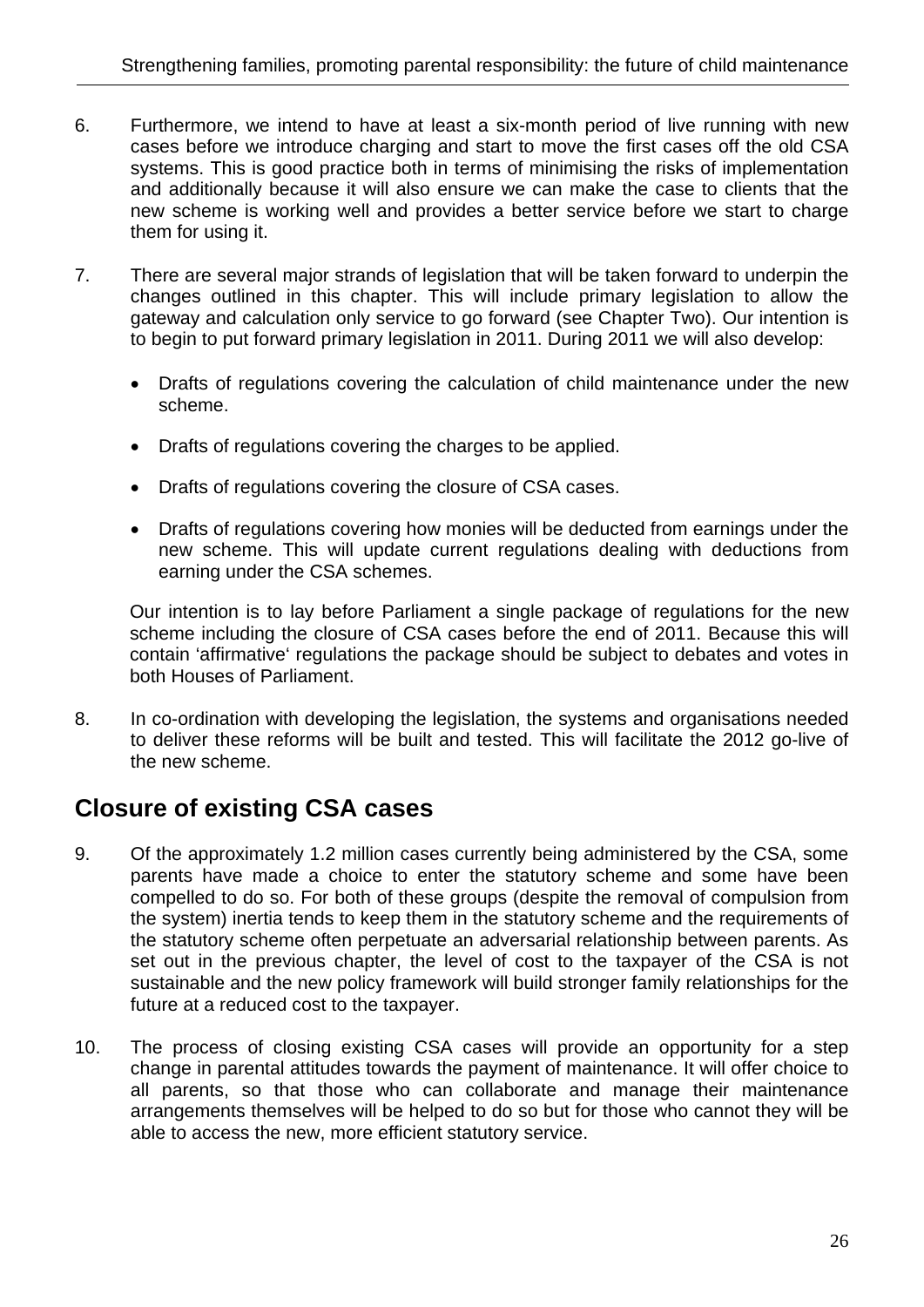11. For those parents who need state intervention to ensure that maintenance flows to children, the statutory scheme will remain as a backstop for cases where family-based arrangements are not appropriate or have broken down.

#### **The process of closing CSA cases**

- 12. The closing of existing CSA cases will take around two years. All current CSA clients will be told that their cases are being closed. This will happen in tranches, phased over the two-year period; we will consult on the detail of this process and the order in which cases will be selected for closure in summer 2011.
- 13. We will write to parents with care to tell them that their CSA cases will be closing. At the same time the parents with care will be given details of the gateway process and provided with information about the options open to them to support them in making a decision about the future, which may include an application to the new scheme. They will then be given some time to reflect on the choices available to them (with access to appropriate support and guidance if they apply for it). We will only close a case three months after the parent was first contacted and by then they will have had to make a choice and apply to the new child maintenance scheme if they wish to continue in the statutory scheme. We will pay special attention to supporting vulnerable families through this process, building on referral arrangements we already have in place with Jobcentre Plus and Her Majesty's Revenue and Customs.
- 14. One month before the CSA case closes, we will write to both the parent with care and the non-resident parent to confirm the case closure date and to remind them of the support available and the gateway process for the new scheme if either of them wishes to apply.
- 15. Those who decide to continue in the statutory scheme will do so by making an application in the same way as a new applicant. We believe only those who remain unable to reach a family-based arrangement should apply to the new child maintenance scheme. We propose to put a fee structure in place to encourage this behaviour and to spread the burden (of ensuring that obligations to children of financial responsibility are properly discharged) appropriately between the taxpayer and the parents involved.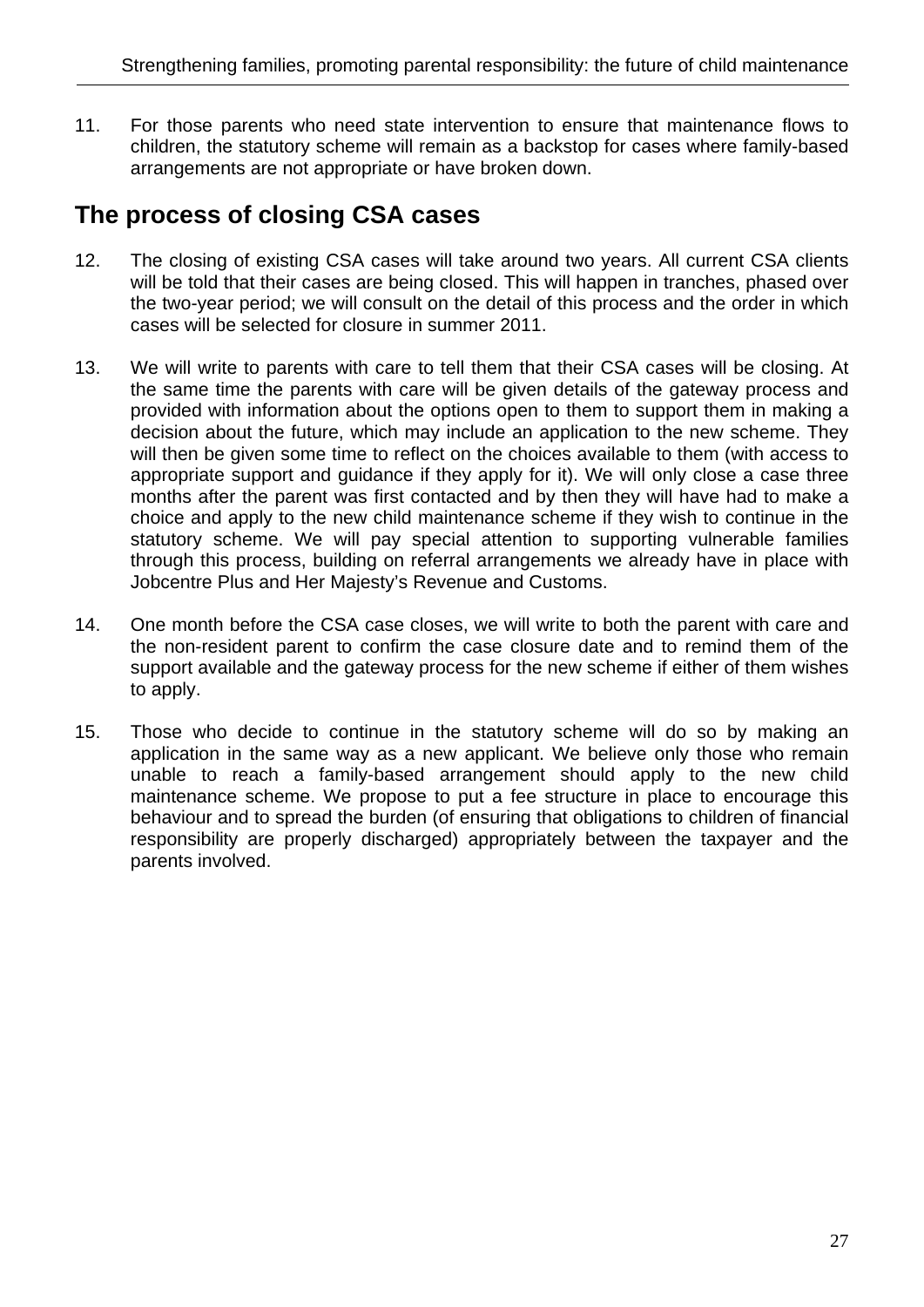## **Chapter Four: Questions**

**Question One:** Do you agree that maintenance should be more effectively integrated with other types of advice and support provided to families experiencing relationship breakdown to enable them to make arrangements?

**Question Two:** How best can maintenance support be integrated within the network of support services to better support families experiencing relationship breakdown to make family-based arrangements?

**Question Three:** What information, advice and support services should be integrated to assist families in making family-based arrangements?

**Question Four:** What support around child maintenance is needed for the most vulnerable families to make family-based arrangements?

**Question Five:** Is the balance of burden of the proposed charges fair between the nonresident parent and parent with care?

**Question Six:** Are parents being asked to make a fair contribution to the costs of delivering the statutory child maintenance system?

**Question Seven:** How should the proposals in Chapter Two be tailored for separating families where there has been violence or a risk to the child?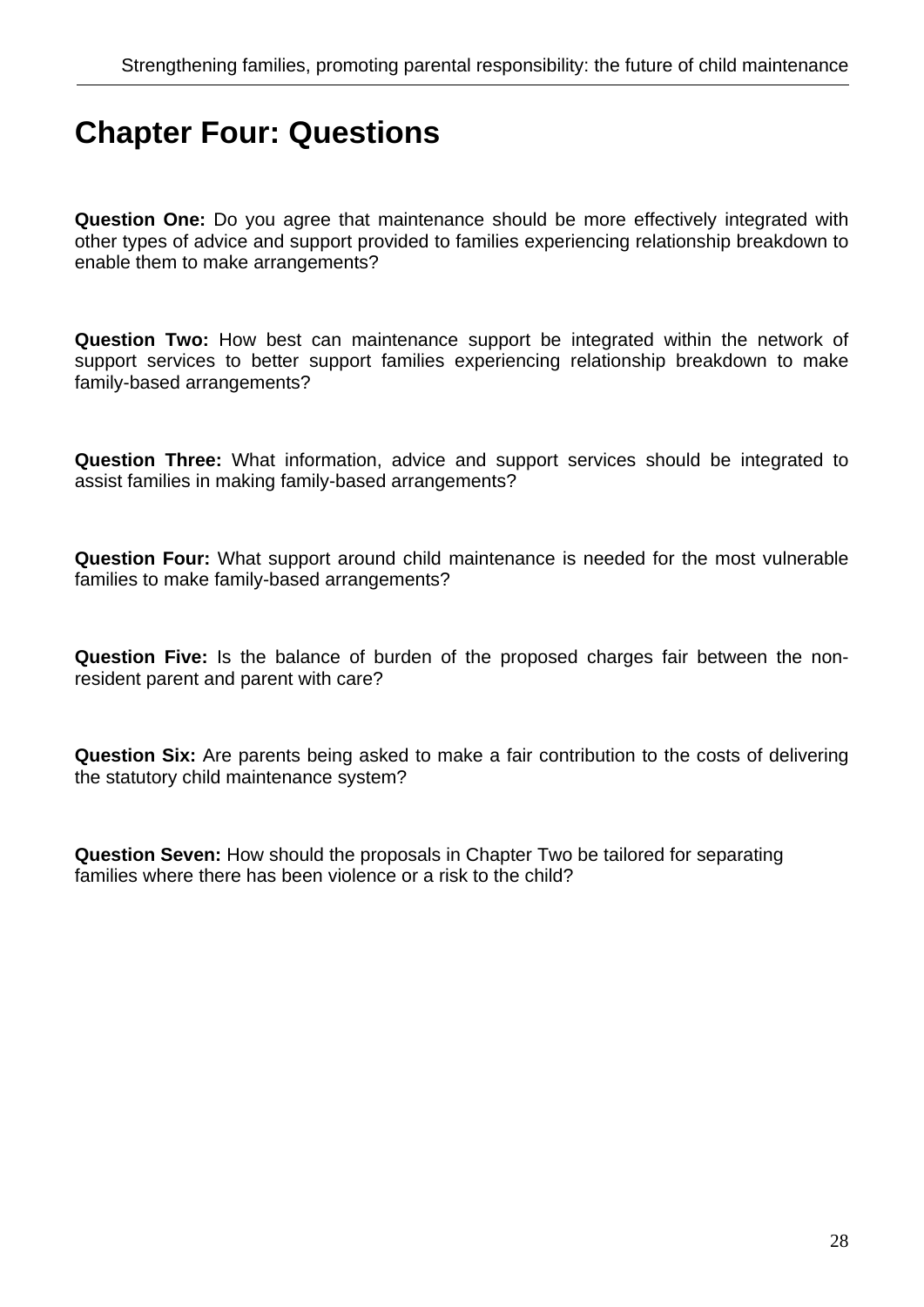# **Annex – Seeking views**

### **Purpose of the consultation**

1. This discussion document seeks views to inform our thinking on how best to support the Government's strategy for reforming the child maintenance system. It is based on the Coalition Government's principle of enabling and supporting families. We would like to hear from all who are interested. Following the outcome of this consultation, we propose to publish a government response outlining the way forward.

#### **Duration of the consultation**

2. The consultation period begins on 13 January 2011 and runs until 7 April 2011.

#### **Consultation arrangements**

3. Please send your consultation responses to:

**Child Maintenance Sponsorship and Strategic Policy Division Department for Work and Pensions 1st Floor Caxton House Tothill Street London SW1H 9NA Email: strengtheningfamilies.consultation@dwp.gsi.gov.uk Telephone: 020 7449 5723**

- 4. Please ensure your response reaches us by 7 April 2011. We will acknowledge all responses. Please say whether you are responding as an individual, or on behalf of an organisation. If on behalf of an organisation, please make clear who the organisation represents, and how the views of members were obtained.
- 5. Copies of this publication can be made available in alternative formats if required. We will publish the responses to the consultation in a report on the consultations section of our website **www.dwp.gov.uk/consultations**. The report will summarise the responses and our next steps.

### **Freedom of information**

- 6. The information you send us may need to be passed to colleagues within the Department for Work and Pensions, published in a summary of responses received and referred to in the published consultation report.
- 7. All information contained in your response may be subject to publication or disclosure if requested under the Freedom of Information Act 2000. By providing personal information for the purposes of the public consultation exercise, it is understood that you consent to its disclosure and publication. If this is not the case, you should limit any personal information provided, or remove it completely. If you want the information in your response to the consultation to be kept confidential, you should explain why as part of your response, although we cannot guarantee to do this.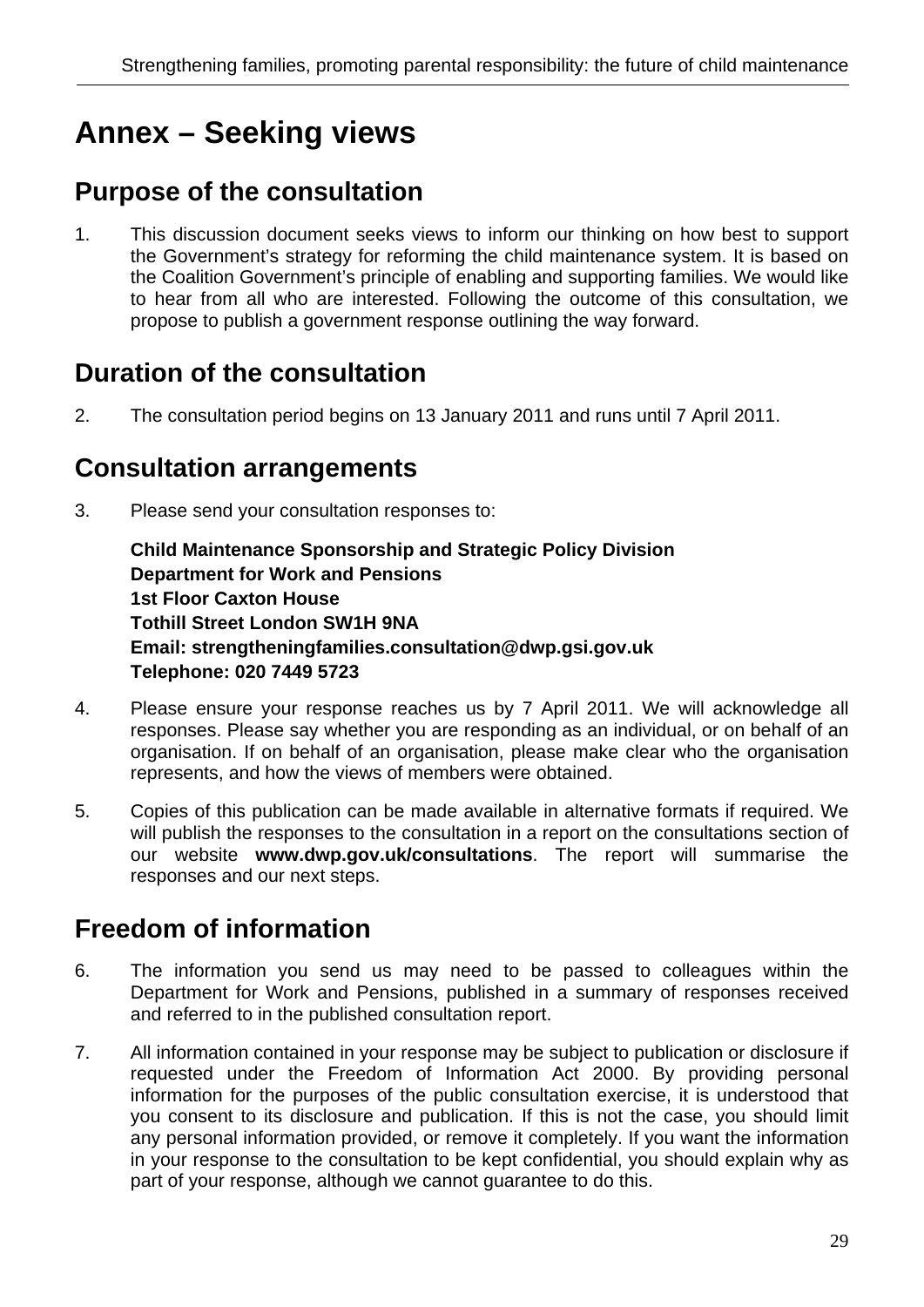8. More information about the Freedom of Information Act can be found on the Ministry of Justice website: **http://www.justice.gov.uk/guidance/freedom-of-information.htm**

### **The consultation criteria**

- 9. The consultation is being conducted in line with the Government's Code of Practice on Consultation **http://www.bis.gov.uk/policies/better-regulation/consultation-guidance**. The seven consultation criteria are:
	- **When to Consult.** Formal consultation should take place at a stage when there is scope to influence the outcome.
	- **Duration of consultation exercises.** The Government's Code of Practice on Consultation recommends a minimum 12-week consultation period for public consultations.
	- **Clarity of scope and impact.** Consultation documents should be clear about the consultation process, what is being proposed, the scope to influence, and the expected costs and benefits of the proposals.
	- **Accessibility of consultation exercises.** Consultation exercises should be designed to be accessible to, and clearly targeted at, those people the exercise is designed to reach.
	- The burden of consultation. Keeping the burden of consultation to a minimum is essential if consultations are to be effective and if consultees' buy-in to the process is to be obtained.
	- **Responsiveness of consultation exercises.** Consultation responses should be analysed carefully and clear feedback should be provided to participants following the consultation.
	- **Capacity to consult.** Officials running consultation exercises should seek guidance in how to run an effective consultation exercise, and share what they have learned from the experience.
- 10. An online version of this consultation will be available shortly after the publication. You can access this from the website: http://www.dwp.gov.uk/policy/child-maintenance/

## **Feedback on this consultation**

11. We value your feedback on how well we consult. If you have any comments on the process of this consultation, for example, how it could be improved, but not about the issues raised, please contact our Consultation Coordinator:

**Roger Pugh DWP Consultation Coordinator 1st Floor Crown House 2 Ferensway Hull HU2 8NF Email: roger.pugh@dwp.gsi.gov.uk**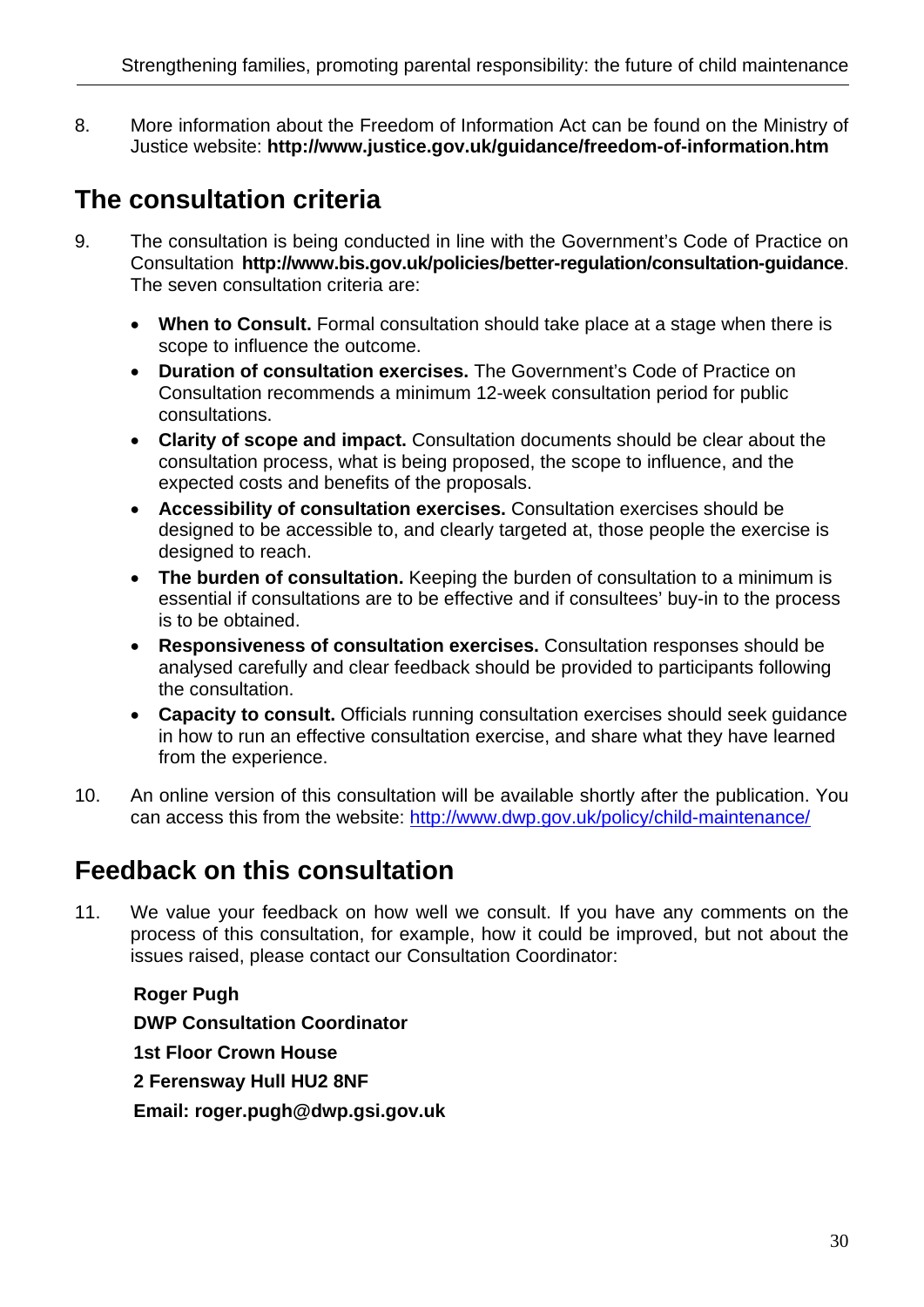#### **Impact assessment**

12. The purpose of this discussion document is to inform the general direction of reform in the child maintenance system. We will assess the impact of the proposals in the Green Paper and will publish an Impact Assessment. We will be considering equality impacts and we will produce an Equality Impact Assessment. During the consultation process we would welcome views on the impact of the ideas on the people covered by equality legislation.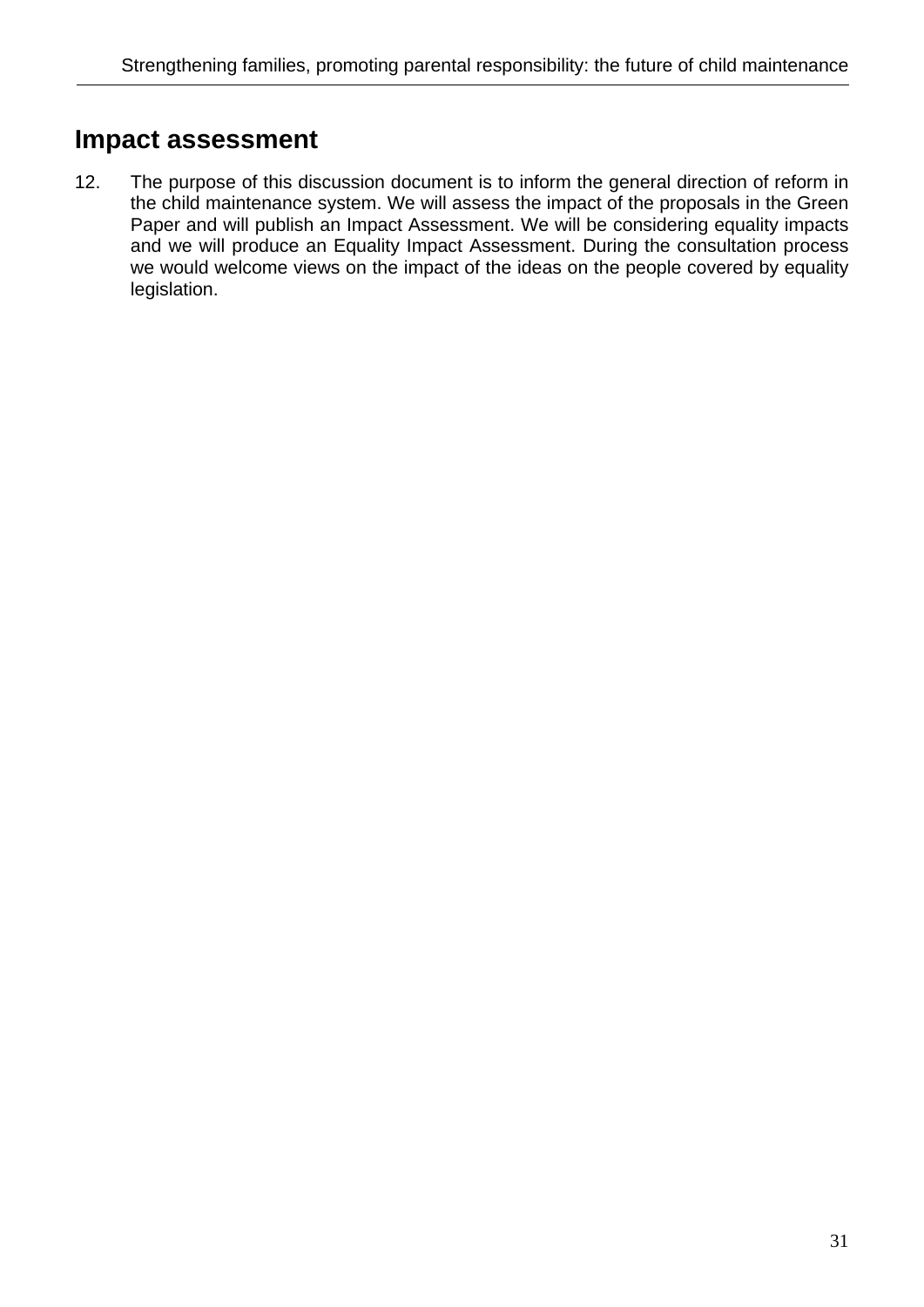## **Notes**